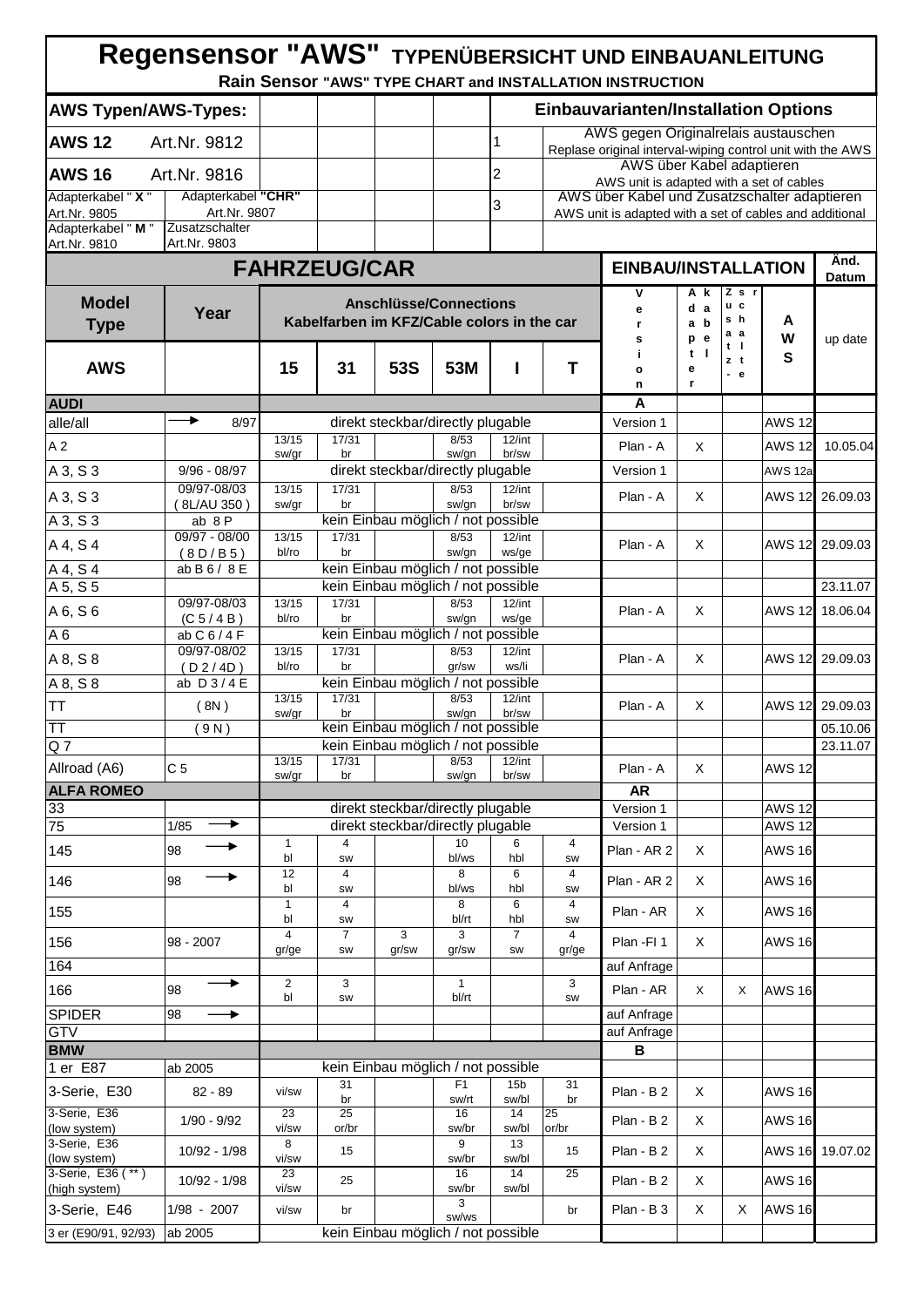|                               |                         | <b>FAHRZEUG/CAR</b>     |                                                                                              |                                                                          |                                                        |                          |                    | <b>EINBAU/INSTALLATION</b> |                          |                                 |                           | Änd.<br>Datum   |
|-------------------------------|-------------------------|-------------------------|----------------------------------------------------------------------------------------------|--------------------------------------------------------------------------|--------------------------------------------------------|--------------------------|--------------------|----------------------------|--------------------------|---------------------------------|---------------------------|-----------------|
| <b>Model</b><br><b>Type</b>   | Year                    |                         | Kabelfarben im KFZ/Cable colors in the car                                                   | <b>Anschlüsse/Connections</b>                                            |                                                        |                          |                    | ٧<br>е<br>r.<br>s          | A k<br>d a<br>a b<br>p e | Zsr<br>u c<br>s h<br>а а<br>t I | A<br>W                    | up date         |
| <b>AWS</b>                    |                         | 15                      | 31                                                                                           | 53S                                                                      | 53M                                                    |                          | T                  | j.<br>o<br>n               | - 1<br>t<br>е<br>r       | zt<br>$-e$                      | S                         |                 |
| 5-Serie, E28                  | $81 - 8/87$             | vi/sw                   | 31<br>br                                                                                     |                                                                          | F1<br>sw/rt                                            | 15 <sub>b</sub><br>sw/bl | 31<br>br           | Plan - B2                  | X                        |                                 | <b>AWS 16</b>             |                 |
| 5-Serie, E34                  | $9/87 - 1/96$           | $\mathbf{1}$<br>vi/sw   | br                                                                                           |                                                                          | $\overline{4}$<br>sw/br                                | 5<br>sw/bl               | br                 | Plan - B 2                 | X                        |                                 | <b>AWS 16</b>             |                 |
| 5-Serie, E39                  | 1/96<br>→               | vi/sw                   | br                                                                                           |                                                                          | br/gn                                                  |                          | br                 | Plan - B 3                 | $\pmb{\times}$           | $\mathsf X$                     | <b>AWS 16</b>             |                 |
| 5 er (E60/61)<br>6 er (E63)   | ab 2004<br>ab 2005      |                         |                                                                                              | kein Einbau möglich / not possible<br>kein Einbau möglich / not possible |                                                        |                          |                    |                            |                          |                                 |                           |                 |
|                               | 86-94                   | 10                      | br                                                                                           |                                                                          | $\overline{4}$                                         | 5                        | br                 | Plan - B2                  | X                        |                                 | <b>AWS 16</b>             | 09.05.14        |
| 7er (E32)                     |                         | vl/gr                   |                                                                                              |                                                                          | sw/br                                                  | sw/bl                    |                    |                            |                          |                                 |                           |                 |
| 7 er (E65/66/67)<br>X 3 Serie | ab 2005                 |                         |                                                                                              | kein Einbau möglich / not possible<br>kein Einbau möglich / not possible |                                                        |                          |                    |                            |                          |                                 |                           |                 |
| X 5 Serie                     | E 53                    |                         |                                                                                              | kein Einbau möglich / not possible                                       |                                                        |                          |                    |                            |                          |                                 |                           |                 |
| Mini Cooper                   | ab 2001                 |                         |                                                                                              | kein Einbau möglich / not possible                                       |                                                        |                          |                    |                            |                          |                                 |                           |                 |
| <b>CITROEN</b>                |                         |                         |                                                                                              |                                                                          |                                                        |                          |                    | $\mathbf C$                |                          |                                 |                           |                 |
| AX<br>BX                      | alle/all<br>▶<br>1/83   |                         |                                                                                              | direkt steckbar/directly plugable<br>direkt steckbar/directly plugable   |                                                        |                          |                    | Version 1<br>Version 1     |                          |                                 | <b>AWS 12</b><br>$AWS$ 12 |                 |
| $\overline{CX}$               | 7/85<br>$\rightarrow$   |                         |                                                                                              | direkt steckbar/directly plugable                                        |                                                        |                          |                    | Version 1                  |                          |                                 | <b>AWS 12</b>             |                 |
| XM                            | 12/89<br>▸              |                         |                                                                                              | direkt steckbar/directly plugable                                        |                                                        |                          |                    | Version 1                  |                          |                                 | <b>AWS 12</b>             |                 |
| <b>ZX</b>                     | ▸<br>10/91              |                         |                                                                                              | direkt steckbar/directly plugable                                        |                                                        |                          |                    | Version 1                  |                          |                                 | <b>AWS 12</b>             |                 |
| Berlingo                      | ▸<br>/99                | 2VNR/1                  | 16V GN/6                                                                                     | direkt steckbar/directly plugable<br>40V NR/5                            | 40V NR/5                                               |                          | <b>16V GN/6</b>    | Version 1                  |                          |                                 | <b>AWS 12</b>             | 18.06.04        |
| Berlingo                      | ▸<br>/02                | $+AA$                   | ME 30                                                                                        | 5265                                                                     | 5265                                                   |                          | ME 30              | Plan - PEU 3               | X                        | X                               |                           | AWS 16 18.06.04 |
| <b>Evasion SX</b>             |                         | 6V-NR/2                 | V6NR/5                                                                                       | direkt steckbar/directly plugable<br>6VBA/5                              | 6VBA/5                                                 |                          | V6NR/5             | Version 1                  |                          |                                 | <b>AWS 12</b>             |                 |
| Jumper I                      | /05                     | (BF43)                  | (MCV00)<br>sw/vt                                                                             | (5022) gr                                                                | $(5022)$ gr                                            |                          | (MCV00)<br>sw/vt   | Plan - PEU 4               | X                        | X                               |                           | AWS 16 23.11.07 |
| Jumper II                     | ab 2007                 |                         |                                                                                              |                                                                          |                                                        |                          |                    | Ducato 250<br>Nemo         | <b>CHR</b>               | $\mathsf X$                     |                           | AWS 16 07.09.20 |
| Nemo                          |                         |                         | baugleich mit FIAT Ducato III (250)<br>11 V<br>11VGR/5                                       |                                                                          |                                                        |                          |                    |                            | X                        | $\overline{X}$                  |                           | AWS 16 06.02.13 |
| Picasso                       | /02                     | GR/1B<br>508            | 11 V<br>11VGR/5A<br>GR/5B<br>Α<br>M7205<br>507<br>M7205<br>direkt steckbar/directly plugable |                                                                          |                                                        |                          |                    | Plan - C 1                 | X                        |                                 |                           | AWS 16 21.02.03 |
| Saxo                          |                         |                         |                                                                                              |                                                                          |                                                        |                          |                    | Version 1                  |                          |                                 | <b>AWS 12</b>             |                 |
| Xantia<br><b>Xsara</b>        | 03/93<br>▶<br>▸<br>/99  |                         |                                                                                              | direkt steckbar/directly plugable<br>direkt steckbar/directly plugable   |                                                        |                          |                    | Version 1<br>Version 1     |                          |                                 | <b>AWS 12</b>             | AWS 12 21.02.03 |
|                               |                         | 11 V                    | 11VGR/5A                                                                                     |                                                                          |                                                        | 11 V 11 VGR/5            |                    |                            |                          |                                 |                           |                 |
| <b>Xsara</b>                  | $99 - / 01$             | GR/1B<br>508<br>26V BE/ | M005B                                                                                        |                                                                          | GR/5B<br>507                                           | $\mathsf A$<br>M005B     |                    | Plan - C 1                 | X                        |                                 |                           | AWS 16 21.02.03 |
| <b>Xsara</b>                  | $/01 -$<br>→            | 17<br>AH 27             | 16V VE/2<br>MBS 1B                                                                           | 26V JN/3<br>502                                                          | 26V JN/3<br>502                                        |                          | 16V VE/2<br>MBS 1B | Plan - C 2                 | X                        | X                               |                           | AWS 16 18.07.03 |
| C <sub>3</sub>                |                         | 2VNR/1<br>+AA           | 16V GN/6<br>ME 30                                                                            | 40V NR/5<br>5265                                                         | 40V NR/5<br>5265                                       |                          | 16V GN/6<br>ME 30  | Plan - PEU 3               | $\times$                 | X                               |                           | AWS 16 18.06.04 |
| $\overline{C}$ 4              |                         |                         |                                                                                              | kein Einbau möglich / not possible                                       |                                                        |                          |                    |                            |                          |                                 |                           |                 |
| C 5 (DC/DE)                   | 2001-2008               | 16V GR/2<br>BCV 00      | 16V GN/6<br>ME 30                                                                            | 40V NR/5<br>503                                                          | 40V NR/5<br>503                                        |                          | 16V GN/6<br>ME 30  | Plan - PEU 3               | X                        | X                               |                           | AWS 16 18.06.04 |
| C 5 (RD/TD)                   | ab 2009                 |                         |                                                                                              | kein Einbau möglich / not possible                                       |                                                        |                          |                    |                            |                          |                                 |                           |                 |
| <b>CHRYSLER</b>               |                         |                         |                                                                                              |                                                                          |                                                        |                          |                    | <b>CHR</b>                 |                          |                                 |                           |                 |
| Aspen                         | 2008                    |                         |                                                                                              | kein Einbau möglich / not possible                                       |                                                        |                          |                    |                            |                          |                                 |                           |                 |
| Crossfire                     | 2003 - 2007             | 5                       |                                                                                              | siehe Mercedes SLK Typ 170<br>$\overline{2}$                             | $\overline{2}$                                         |                          | 3                  | Plan-M2                    | M                        | X                               |                           | AWS 12 15.12.10 |
| NEON o. Int.                  |                         | dbl                     |                                                                                              | dgn/ge                                                                   | dgn/ge                                                 |                          | br                 | Plan-CHR 1                 | X                        | X                               | <b>AWS 12</b>             |                 |
| NEON mit Int.                 |                         | 5<br>dbl                | $\mathbf{1}$<br>sw/hlgn                                                                      | $\overline{2}$<br>dgn/ge<br>6                                            | $\overline{2}$<br>dgn/ge                               |                          |                    | Plan-CHR 1                 | X                        | Χ                               | <b>AWS 12</b>             |                 |
| <b>VOYAGER III</b><br>GH/GS   | 2000                    | $\overline{7}$<br>sw/ws | 8<br><b>SW</b>                                                                               | dgn/rt<br>gn/ge<br>dgn/ge                                                |                                                        | br                       |                    | Plan-CHR 2                 | м                        | Χ                               |                           | AWS 12 16.05.02 |
| <b>VOYAGER IV</b>             | 2001 - 2007<br>GK/GY/RG | $+12V$<br>gesch.        | sw/ws                                                                                        | $\overline{2}$<br>vi/or                                                  | $\overline{2}$<br>vi/or                                |                          | 1<br>br/ge         | Plan-CHR 3                 | <b>CHR</b>               | X                               |                           | AWS 16 22.01.09 |
| Grand Voyager V               | ab 2008 RT              |                         | kein Einbau möglich / not possible                                                           |                                                                          |                                                        |                          |                    |                            |                          |                                 |                           |                 |
| JEEP Cherokee XJ              |                         | dbl                     | $\overline{5}$<br>$\overline{2}$<br>1<br>$\overline{2}$<br>3<br>dgn/ge<br>dgn/ge<br>br<br>SW |                                                                          |                                                        |                          |                    |                            | X                        | X                               | <b>AWS 12</b>             |                 |
| JEEP Cherokee KL              | ab 2013                 |                         | kein Einbau möglich / not possible                                                           |                                                                          |                                                        |                          |                    |                            |                          |                                 |                           | 01.08.17        |
| <b>CHEVROLET / DAEWOO</b>     |                         |                         |                                                                                              |                                                                          | <b>DAE</b>                                             |                          |                    |                            |                          |                                 |                           |                 |
| Captiva                       |                         | C 208/A8                | kein Einbau möglich / not possible                                                           | DAE <sub>2</sub>                                                         | X                                                      |                          | <b>AWS 12</b>      | 23.09.10<br>18.06.04       |                          |                                 |                           |                 |
| Evanda                        |                         | 15                      | 31                                                                                           | 53e                                                                      | C 208/A6 C 208/A6 C 208/A7 C 208/A8<br>31 <sub>b</sub> | $\mathbf{I}$             |                    | DAE <sub>3</sub>           | X                        |                                 |                           | 18.06.04        |
| Kalos                         |                         | rt<br>A <sub>8</sub>    | SW<br>31                                                                                     | br<br>A <sub>6</sub>                                                     | gn                                                     | $\overline{A}$           | gn/ws              |                            |                          |                                 | <b>AWS 12</b>             |                 |
| Lacetti                       |                         | br                      | SW                                                                                           |                                                                          | A6                                                     | br                       |                    | DAE <sub>2</sub>           | X                        |                                 | <b>AWS 12</b>             | 08.08.05        |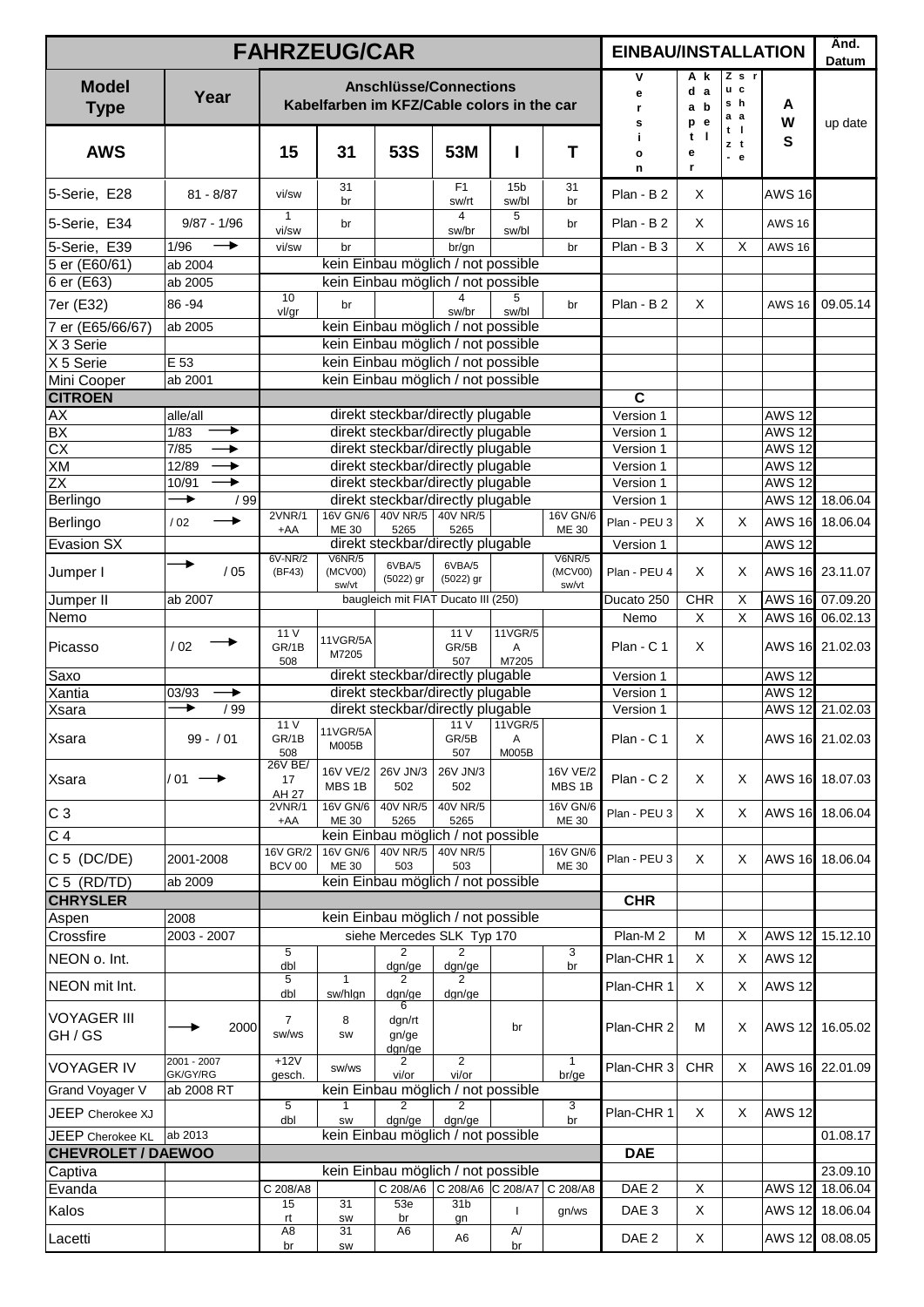|                                       |                                 | <b>FAHRZEUG/CAR</b>      |                                            |                           |                                             |                           |            | <b>EINBAU/INSTALLATION</b>      |                                           |                                |                                | Änd.<br>Datum                      |
|---------------------------------------|---------------------------------|--------------------------|--------------------------------------------|---------------------------|---------------------------------------------|---------------------------|------------|---------------------------------|-------------------------------------------|--------------------------------|--------------------------------|------------------------------------|
| <b>Model</b><br><b>Type</b>           | Year                            |                          | Kabelfarben im KFZ/Cable colors in the car |                           | <b>Anschlüsse/Connections</b>               |                           |            | ۷<br>е<br>r.<br>s               | A k<br>d a<br>a b<br>p e                  | $Z$ s $r$<br>u c<br>s h<br>a a | A<br>W                         | up date                            |
| <b>AWS</b>                            |                                 | 15                       | 31                                         | 53S                       | 53M                                         |                           | T          | j.<br>o<br>n                    | $t \mid$<br>е<br>r                        | $t$  <br>zt<br>$-$ e           | S                              |                                    |
| Lanos                                 |                                 |                          |                                            |                           | direkt steckbar/directly plugable           |                           |            | Version 1                       |                                           |                                | <b>AWS 12</b>                  |                                    |
| Leganza                               | $\rightarrow$                   |                          |                                            |                           | direkt steckbar/directly plugable           |                           |            | Version 1                       |                                           |                                | <b>AWS 12</b>                  |                                    |
| Matiz o. Int<br>Matiz m. Int. I       | 2001<br>2001 - 2005             | $\overline{7}$           | <b>SW</b>                                  | 5                         | 5<br>direkt steckbar/directly plugable      |                           | 4          | DAE 1<br>Version 1              | X                                         | X                              | <b>AWS 12</b><br><b>AWS 12</b> | 16.05.02<br>16.05.02               |
| Matiz m. Int. II                      | /06                             | A <sub>8</sub>           | 31                                         | A <sub>6</sub>            | A <sub>6</sub>                              | A 7                       |            | DAE <sub>2</sub>                | X                                         |                                |                                | AWS 12 05.10.06                    |
| Nubira                                |                                 | br                       | <b>SW</b>                                  |                           | direkt steckbar/directly plugable           | gr/ge                     |            | Version 1                       |                                           |                                | <b>AWS 12</b>                  |                                    |
| Rezzo                                 |                                 | A <sub>8</sub>           | 31                                         | A6                        | A <sub>6</sub>                              | A 7                       |            | DAE <sub>2</sub>                | X                                         |                                | <b>AWS 12</b>                  | 20.07.09                           |
| <b>Dacia</b>                          |                                 | rt/ws                    | SW                                         | br/sw                     | br/sw                                       | vi                        |            | <b>DAC</b>                      |                                           |                                |                                |                                    |
| Logan MCVI                            | $/04 - / 13$                    | <b>B4</b>                | <b>B5</b>                                  | A6                        | A <sub>6</sub>                              | A 1                       |            | $Plan - R 1$                    | X                                         |                                | <b>AWS 12</b>                  | 23.11.07                           |
| Sandero I                             | $/08 - / 12$                    | ge                       | SW                                         | la                        | la                                          | be                        |            | Plan - R 1                      | $\mathsf X$                               |                                | <b>AWS 12</b>                  |                                    |
| Duster I                              | $/10 - / 13$                    |                          |                                            |                           |                                             |                           |            | Duster 12                       | $\overline{\mathsf{X}}$                   |                                | <b>AWS 12</b>                  | 15.05.12                           |
| Duster I                              | $/14 - /17$                     |                          |                                            |                           |                                             |                           |            | Duster 16                       | $\overline{X}$                            |                                | <b>AWS 16</b>                  | 06.04.18                           |
| <b>DAIHATSU</b>                       |                                 |                          |                                            |                           |                                             |                           |            | <b>DAI</b>                      |                                           |                                |                                |                                    |
| Applause<br>(A 101)                   |                                 | 110                      | Z 14                                       | 141                       | 141                                         |                           | 110        | DAI <sub>2</sub>                | X                                         | X                              |                                | AWS 16 16.05.02                    |
| Copen<br>(L 701)<br>Cuore             |                                 | 110                      | Z 14                                       | 141                       | 141                                         |                           | 110        | auf Anfrage<br>DAI <sub>2</sub> | $\mathsf X$<br>$\pmb{\times}$             | $\mathsf X$<br>X               |                                | AWS 16 23.11.07<br>AWS 16 16.05.02 |
| (L 251)<br>Cuore                      |                                 |                          |                                            |                           |                                             |                           |            | auf Anfrage                     | $\mathsf X$                               | X                              |                                | AWS 16 23.11.07                    |
| Materia<br>(2007)                     |                                 |                          |                                            |                           |                                             |                           |            | auf Anfrage                     | $\mathsf X$                               | $\times$                       |                                | AWS 16 23.11.07                    |
| Move<br>(L601)                        |                                 | 5                        |                                            | 10                        | 10                                          | 9                         | 5          | DAI <sub>1</sub>                | X                                         |                                |                                | AWS 16 16.05.02                    |
| Move<br>(L 901)                       |                                 | 110                      | $Z$ 14                                     | 141                       | 141                                         |                           | 110        | DAI <sub>2</sub>                | $\overline{\mathsf{x}}$                   | X                              |                                | AWS 16 16.05.02                    |
| Sirion<br>(M 100)<br>Sirion<br>(2001) |                                 | 110                      | Z 14                                       | 141                       | 141                                         |                           | 110        | DAI <sub>2</sub><br>auf Anfrage | $\overline{\mathsf{x}}$<br>$\overline{X}$ | $\sf X$<br>$\mathsf X$         |                                | AWS 16 16.05.02<br>AWS 16 23.11.07 |
| Sirion<br>(2005)                      |                                 |                          |                                            |                           |                                             |                           |            | auf Anfrage                     | $\overline{X}$                            | $\mathsf X$                    |                                | AWS 16 23.11.07                    |
| <b>Terios</b><br>(J 100)              |                                 | 110                      | $Z$ 14                                     | 141                       | 141                                         |                           | 110        | DAI <sub>2</sub>                | $\overline{\mathsf{x}}$                   | $\overline{X}$                 |                                | AWS 16 16.05.02                    |
| <b>Terios</b><br>(J 102)              |                                 |                          |                                            |                           |                                             |                           |            | auf Anfrage                     | X                                         | $\mathsf X$                    |                                | AWS 16 23.11.07                    |
| <b>Terios</b><br>(2006)               |                                 |                          |                                            |                           |                                             |                           |            | auf Anfrage                     | $\mathsf X$                               | $\sf X$                        |                                | AWS 16 23.11.07                    |
| (2006)<br>Trevis                      |                                 |                          |                                            |                           |                                             |                           |            | auf Anfrage                     | $\mathsf X$                               | $\mathsf X$                    |                                | AWS 16 23.11.07                    |
| <b>YRV</b><br>(M 201)                 |                                 | 110                      | $Z$ 14                                     | 141                       | 141<br>kein Einbau möglich / not possible   |                           | 110        | DAI <sub>2</sub>                | X                                         | $\sf X$                        | <b>AWS 16</b>                  | 16.05.02                           |
| <b>DODGE</b><br><b>FORD</b>           |                                 |                          |                                            |                           |                                             |                           |            | F                               |                                           |                                |                                |                                    |
| C-Max I                               |                                 | C 98/11                  | C 102/38                                   | C103/21                   | C103/21                                     | C 103/23                  | C 102/38   | Plan - F 7                      | X                                         |                                |                                | AWS 16 18.06.04                    |
| Cougar                                |                                 | gn/sw                    | SW                                         | sw/gn                     | sw/gn                                       | gn-ge/rt                  | <b>SW</b>  | auf Anfrage                     |                                           |                                |                                |                                    |
| Escort                                | 90                              | 54                       | 31                                         | 31b1                      | 31b2                                        | 54                        |            | Plan - F1                       | X                                         |                                | <b>AWS 12</b>                  |                                    |
| Escort                                | $12/93$ $\longrightarrow$       | sw/gn<br>54              | 31                                         | br/ws<br>31b1             | br/ge<br>31b2                               | ws/gn<br>54               |            | Plan - F 1                      | X                                         |                                | <b>AWS 12</b>                  |                                    |
|                                       |                                 | $53 - 2$                 |                                            | 31b1                      | 31b2                                        | $53 - 2$                  |            |                                 |                                           |                                |                                |                                    |
| Escort                                | 7/97                            | vt/or<br>54              | 31                                         | ws/bl<br>31 <sub>b1</sub> | vt/or<br>31b2                               | vt/or<br>54               |            | Plan - F1                       | X                                         |                                | <b>AWS 12</b>                  |                                    |
| FIESTA o. Int.                        | 89 - 3/97                       | sw/gn<br>54              | 31                                         | br/ws                     | br/ge<br>31b2                               | ws/gn<br>54               |            | Plan - F1                       | X                                         |                                | <b>AWS 12</b>                  |                                    |
| FIESTA mit Int.                       | 89 - 3/97                       | sw/gn<br>$C$ 361/6       | 31<br>$C$ 361/3                            | C 361/7                   | br/ws<br>$C$ 361/7                          | ws/gn<br>$C$ 361/10       |            | Plan - F1                       | X                                         |                                | <b>AWS 12</b>                  |                                    |
| Fiesta '02 (MK 6)                     | $3/02 - 10/05$<br>$\rightarrow$ | gn/or<br>$C$ 441/6       | SW<br>$C$ 441/3                            | gn/or<br>C441/7           | gn/or<br>C 441/7                            | gn/sw<br>C 441/10         |            | Plan - F 3                      | X                                         |                                |                                | AWS 12 23.11.07                    |
| '98<br>Focus I<br>Focus II<br>'04     | 10/04<br>11/04 - 2010           | gn/or<br>C 98/11         | SW<br>C 102/38                             | ws/sw<br>C103/21          | ws/sw<br>$C$ 103/21                         | ws/sw<br>C 103/23         | $C$ 102/38 | Plan - F 3<br>Plan - F 7        | X<br>X                                    |                                |                                | AWS 12 23.11.07<br>AWS 16 23.11.07 |
| Focus III '11                         | 2010-2018                       | gn/sw                    | SW                                         | sw/gn                     | sw/gn<br>kein Einbau möglich / not possible | gn-ge/rt                  | SW         |                                 |                                           |                                |                                | 13.11.13                           |
| Fusion                                |                                 | C 361/6                  | $C$ 361/3                                  | C 361/7                   | $C$ 361/7                                   | C 361/10                  |            | Plan - F 3                      | X                                         |                                | <b>AWS 12</b>                  | 18.06.04                           |
| <b>GALAXY</b>                         | 8/97<br>٠                       | gn/or                    | SW                                         | gn/or                     | gn/or<br>direkt steckbar/directly plugable  | gn/sw                     |            | Version 1                       |                                           |                                | <b>AWS 12</b>                  |                                    |
| <b>GALAXY</b>                         | 9/97-9/98                       | C 810/9<br>sw/gn         | C 811/16<br>gn/sw                          |                           | C 811/15<br>bl                              | C 810/9<br>br/ge          |            | Plan - F 2                      | X                                         |                                | <b>AWS 12</b>                  |                                    |
| <b>GALAXY</b>                         | $9/98 - 00$                     | C 14/7                   | C 14/11<br>br                              |                           | $C$ 14/3<br>bl                              | $C$ 14/9<br>br/ge         |            | Plan - F 5                      | X                                         |                                | <b>AWS 12</b>                  |                                    |
| <b>GALAXY</b>                         | 01 - Mai /06                    | C 266/8                  | $C$ 266/2                                  |                           | $C$ 266/1                                   | $C$ 266/7                 |            | Plan - A 2                      | X                                         |                                |                                | AWS 12 23.11.07                    |
| KA I                                  | 11/96-9/03                      | sw/ge<br>vi/bl           | br                                         |                           | bl<br>sw/or                                 | br/ge<br>vi/sw            |            | Version 2                       | $\mathsf X$                               |                                |                                | AWS 12 23.11.07                    |
| KA I                                  | $10/03 \rightarrow$             | C85b/2                   | C65a/8                                     | C85b/9                    | C85b/9                                      | C85b/10                   |            | Plan - F 6                      | X                                         |                                | <b>AWS 12</b>                  | 23.11.07                           |
| StreetKa                              |                                 | vi/or<br>C85b/2<br>vi/or | SW<br>C65b/8<br>SW                         | sw/rt<br>C85b/9<br>sw/rt  | sw/rt<br>C85b/9<br>sw/rt                    | vi/sw<br>C85b/10<br>vi/sw |            | Plan - F 6                      | X                                         |                                |                                | AWS 12 26.09.03                    |
| Mondeo '93<br>GBP/BNP                 | 3/93 - 1996                     | vi                       |                                            |                           | ws/bl                                       | ws/gn                     |            | $Plan - F2$                     | X                                         |                                | <b>AWS 12</b>                  |                                    |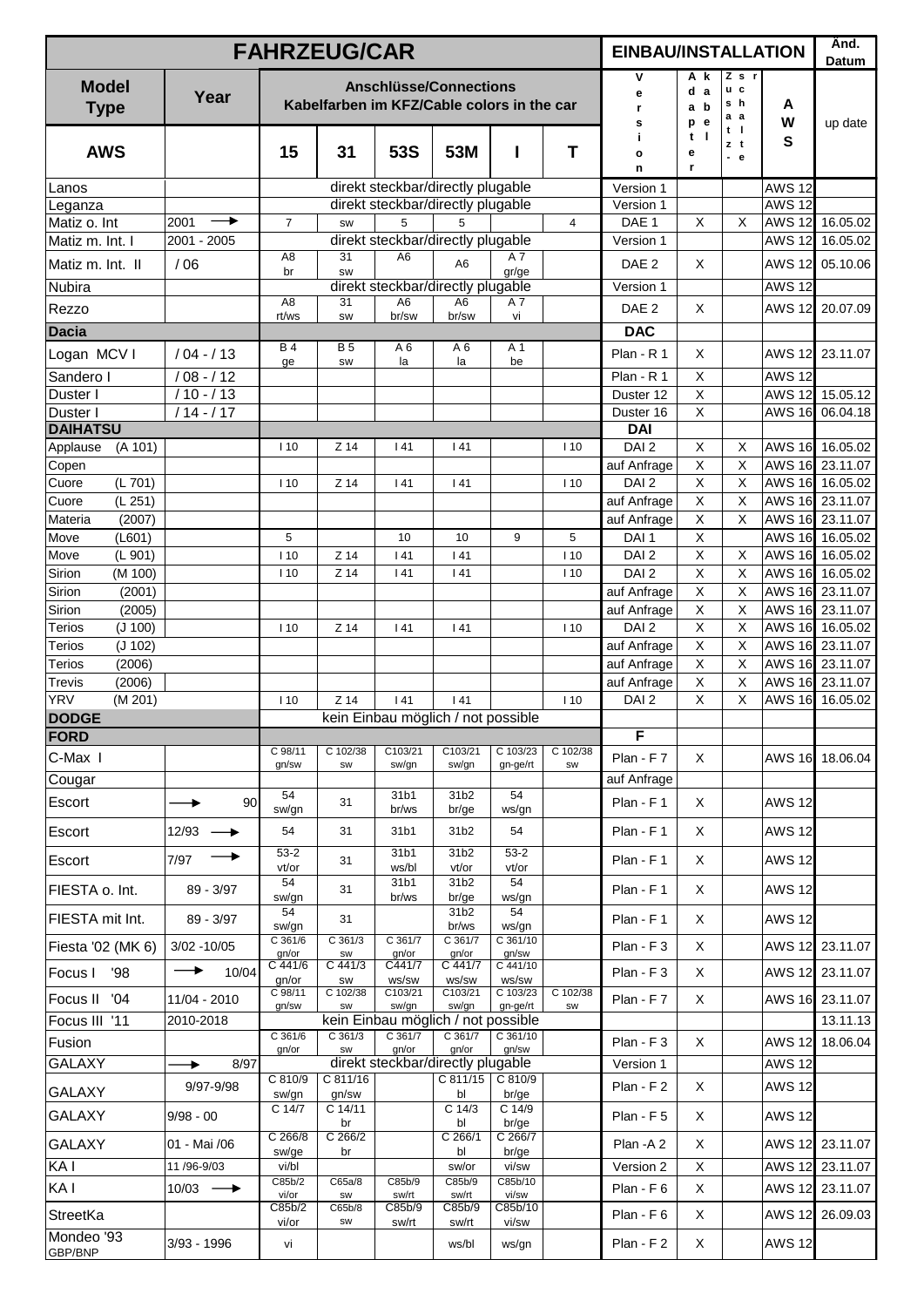|                                      |                                                   | <b>FAHRZEUG/CAR</b>     |                         |                                                                             |                           |                   |                         | <b>EINBAU/INSTALLATION</b> |                                           |                            |               | Änd.<br>Datum                      |
|--------------------------------------|---------------------------------------------------|-------------------------|-------------------------|-----------------------------------------------------------------------------|---------------------------|-------------------|-------------------------|----------------------------|-------------------------------------------|----------------------------|---------------|------------------------------------|
| <b>Model</b><br><b>Type</b>          | Year                                              |                         |                         | <b>Anschlüsse/Connections</b><br>Kabelfarben im KFZ/Cable colors in the car |                           |                   |                         | ۷<br>е<br>r.<br>s          | Αk<br>d a<br>a b<br>p e                   | Z s r<br>u c<br>s h<br>а а | A<br>W        | up date                            |
| <b>AWS</b>                           |                                                   | 15                      | 31                      | 53S                                                                         | 53M                       | ı                 | T                       | j.<br>o<br>n               | t<br>- 1<br>е<br>r                        | t I<br>zt<br>$-e$          | S             |                                    |
| Mondeo '97 MK2<br>BAP/BFP/BNP        | 1996 - 2000                                       |                         |                         |                                                                             |                           |                   |                         | MK <sub>2</sub>            | Χ                                         |                            | <b>AWS 12</b> | 01.08.17                           |
| Mondeo '01<br>B4Y/B5Y/BWY            | 2000 - 2007                                       | C 530/6<br>gn/or        | C 530/3<br>SW           | C530/7<br>ws/sw                                                             | C 530/7<br>ws/sw          | C 530/10<br>ws/sw |                         | $Plan - F_3$               | X                                         |                            | <b>AWS 12</b> | 23.11.07                           |
| Mondeo '07<br>Typ BA7                | 2007 - 2014                                       |                         |                         | kein Einbau möglich / not possible                                          |                           |                   |                         |                            |                                           |                            |               | 11.02.13                           |
| Orion (3)                            | 10/90<br>→                                        | sw/vi                   |                         |                                                                             | br/sw                     | sw/ge             |                         | Version 2                  | $\overline{X}$                            |                            | <b>AWS 12</b> |                                    |
| Scorpio (2)<br>Windstar              | 1/95<br>→                                         | sw/vi                   |                         |                                                                             | br/sw                     | sw/ge             |                         | Version 2                  | $\overline{X}$                            |                            | <b>AWS 12</b> |                                    |
| Transit                              | 11/96 $\longrightarrow$<br>$99 \rightarrow$<br>01 | 2<br>bl/or              | 12                      | $\overline{4}$<br>ge/gn                                                     | $\overline{4}$<br>ge/gn   | 5<br>gr/or        |                         | Version 3<br>Plan - F4     | X<br>X                                    | X                          | <b>AWS 12</b> | AWS 12 19.07.02                    |
| Transit                              | $01/00 - 04/06$<br>5. Gen.                        | C 202b/6                | C 202b/3                | C 202b/7                                                                    | C 202b/7                  | 202b/7            |                         | Plan - F 6                 | X                                         |                            |               | AWS 12 05.10.06                    |
| <b>FIAT</b>                          |                                                   | gn/ge                   | SW                      | gn/or                                                                       | gn/or                     | gn/or             |                         | F1                         |                                           |                            |               |                                    |
| 500                                  | /07<br>▸                                          |                         |                         |                                                                             |                           |                   |                         | Panda BJ05                 | X                                         |                            |               | AWS 16 01.05.10                    |
| Barchetta (183)                      |                                                   | gr/ge                   | SW                      | gr/sw                                                                       | gr/sw                     | SW                | gr/ge                   | Plan - Fl 1                | $\overline{\mathsf{X}}$                   |                            |               | AWS 16 23.11.07                    |
| Brava (182)<br>Bravo (182)           | →<br>/00<br>/00                                   | gr/ge                   | SW                      | gr/sw<br>gr/sw                                                              | gr/sw<br>gr/sw            | SW<br>SW          | gr/ge                   | Plan - Fl 1<br>Plan - Fl 1 | $\overline{\mathsf{X}}$<br>$\overline{x}$ |                            |               | AWS 16 23.11.07<br>AWS 16 23.11.07 |
| Croma I (154)                        |                                                   | gr/ge<br>ge/sw          | SW<br>SW                | hlbl                                                                        | hlbl                      | hlbl/rt           | gr/ge<br>rt/sw          | Plan - Fl 3                | $\overline{x}$                            |                            |               | AWS 12 23.11.07                    |
| Croma (194)                          |                                                   |                         |                         | kein Einbau möglich / not possible                                          |                           |                   |                         |                            |                                           |                            |               |                                    |
| Doblo (119)                          |                                                   |                         |                         | kein Einbau möglich / not possible                                          |                           |                   |                         |                            |                                           |                            |               |                                    |
| Ducato II (230)                      | $4/94 - / 02$                                     | <b>INT</b><br>bl-ge     | SW                      | <b>AZZ</b><br>bl                                                            | <b>AZZ</b><br>bl          | SW                | $\mathbf{1}$<br>bl-rt   | Plan - Fl 5                | X                                         |                            |               | AWS 16 23.11.07                    |
| Ducato II (244)                      | $/02 - /06$                                       | C <sub>2</sub><br>rt/bl | C <sub>5</sub><br>sw/vi | A 5<br>gr                                                                   | A 5<br>gr                 |                   | C <sub>5</sub><br>sw/vi | Plan - Fl 6                | X                                         | Χ                          |               | AWS 16 23.11.07                    |
| Ducato III (250)                     | $2006 \longrightarrow$                            |                         |                         |                                                                             |                           |                   |                         | Ducato 250                 | <b>CHR</b>                                | X                          |               | AWS 16 09.01.14                    |
| Marea (185                           | ▸<br>/02                                          | gr/ge                   | SW                      | gr/sw                                                                       | gr/sw                     | SW                | gr/ge                   | Plan - Fl 1                | $\overline{\mathsf{x}}$                   |                            |               | AWS 16 23.11.07                    |
| Marea Weekend (185)                  | ▸<br>/02                                          | gr/ge                   | SW                      | gr/sw                                                                       | gr/sw                     | SW                | gr/ge                   | Plan - Fl 1                | $\mathsf X$                               |                            |               | AWS 16 23.11.07                    |
| Panda (169)<br>Panda 312/319         | 2003 - 2012<br>$2011 -$                           | 2. Gen.<br>3. Gen.      |                         |                                                                             |                           |                   |                         | Panda BJ05<br>Panda 3      | $\mathsf X$<br><b>CHR</b>                 | X                          |               | AWS 16 21.07.08<br>AWS 16 03.02.20 |
| Punto I (176)                        |                                                   | gr/ge                   | SW                      | gr/sw                                                                       | gr/sw                     | SW                | gr/ge                   | Plan - Fl 1                | X                                         |                            |               | AWS 16 23.11.07                    |
| Grande Punto (199)                   |                                                   |                         |                         | kein Einbau möglich / not possible                                          |                           |                   |                         |                            |                                           |                            |               | 09.01.14                           |
| Sedici                               | 06<br>۰                                           |                         |                         | siehe Suzuki SX 4                                                           |                           |                   |                         |                            | $\mathsf X$                               | $\mathsf X$                | <b>AWS12</b>  | 01.10.10                           |
| <b>Thema</b>                         | Y 9                                               | ge/sw                   | SW                      |                                                                             | hlbl/gn hlbl/gn           | hlbl/rt           | rt/sw                   | Plan - Fl 3                | X                                         |                            |               | AWS 12 23.11.07                    |
| Ulysse I (220)                       |                                                   |                         | 4                       |                                                                             | $\overline{2}$            | $\mathbf{1}$      |                         | $Plan - Fl$ 4              | X                                         |                            |               | AWS 12 23.11.07                    |
| Iveco Daily 4. Gen.<br><b>HONDA</b>  | ab 2006                                           |                         |                         | kein Einbau möglich / not possible                                          |                           |                   |                         | $\overline{\mathsf{H}}$    |                                           |                            |               |                                    |
|                                      |                                                   | 3                       | 1                       | 7                                                                           | $\overline{7}$            | $\mathbf{1}$      | $\mathbf{1}$            |                            |                                           |                            |               |                                    |
| Accord                               | $/97 - / 02$                                      | gn<br>3                 | SW<br>5                 | blod.ws<br>$\overline{7}$                                                   | blod.ws<br>$\overline{7}$ | SW<br>5           | SW<br>5                 | Plan - H1                  | X                                         |                            |               | AWS 16 23.11.07                    |
| <b>CIVIC</b>                         | 94                                                | gn<br>С                 | SW<br>E                 | bl/ws<br>G                                                                  | bl/ws<br>G                | SW<br>Е           | SW<br>E                 | Plan - H1                  | X                                         |                            | <b>AWS 16</b> |                                    |
| <b>CIVIC</b>                         | $95 - 00$                                         | gn<br>13                | SW<br>4                 | bl/gn                                                                       | bl/gn<br>12               | SW<br>4           | SW<br>4                 | Plan - H 1                 | X                                         |                            |               | AWS 16 16.05.02                    |
| Civic 7. Gen.                        | $/01 - /06$                                       | bl/sw                   | SW                      | 12<br>bl/rt                                                                 | bl/rt                     | SW                | SW                      | Plan - H1                  | X                                         |                            |               | AWS 16 23.11.07                    |
| <b>CIVIC Hybrid</b>                  | /06                                               | 2                       | 8                       | 6                                                                           | 6                         | 8                 | 8                       | auf Anfrage                | X                                         | X                          |               | AWS 16 21.07.08                    |
| CR-V 1. Gen.                         | $-101$                                            | ge/bl<br>13             | SW<br>4                 | bl/sw<br>12                                                                 | bl/sw<br>12               | SW<br>4           | SW                      | Plan - H1                  | X                                         |                            |               | AWS 16 23.11.07                    |
| CR-V 2. Gen.                         | $/02 - /05$                                       | bl/sw                   | SW                      | bl/rt                                                                       | bl/rt                     | SW                | 4<br>SW                 | Plan - H 1                 | X                                         |                            |               | AWS 16 23.11.07                    |
| CRX ED9                              |                                                   |                         |                         |                                                                             |                           |                   |                         | <b>CRX</b>                 | X                                         |                            |               | AWS 16 22.09.11                    |
| FR-V                                 | / 05                                              | ge<br>13                | SW<br>4                 | WS<br>12                                                                    | ws<br>12                  | $\overline{4}$    | SW<br>4                 | Plan - H2                  | X                                         | X                          |               | AWS 16 21.07.08                    |
| HR-V                                 | $/02$ $\longrightarrow$                           | ge/bl                   | SW                      | bl/sw                                                                       | bl/sw                     | SW                | SW                      | Plan - H1                  | X                                         |                            |               | AWS 16 21.02.03                    |
| Jazz                                 | /02                                               | gn/sw<br>13             | SW<br>$\overline{4}$    | bl/ws<br>12                                                                 | bl/ws<br>12               | $\overline{4}$    | SW<br>4                 | Plan - H2                  | X                                         | Χ                          |               | AWS 16 05.10.06                    |
| Stream                               | $/01 \longrightarrow$                             | bl/sw                   | SW                      | bl/rt                                                                       | bl/rt                     | SW                | SW                      | Plan - H1                  | X                                         |                            |               | AWS 16 16.05.02                    |
| <b>HYUNDAI</b>                       |                                                   |                         |                         |                                                                             |                           |                   |                         | HY                         |                                           |                            |               |                                    |
| Accent                               |                                                   | 4<br>bl/gn              | 7<br>SW                 | 8<br>bl                                                                     | 8<br>bl                   | 6<br>gn           | $\overline{7}$<br>SW    | Plan - HY 1                | X                                         |                            | <b>AWS 16</b> |                                    |
| <b>Accent LC</b>                     |                                                   |                         |                         |                                                                             |                           |                   |                         | Accent LC                  | X                                         |                            |               | AWS 16 18.01.05                    |
| Accent MC                            |                                                   |                         |                         |                                                                             |                           |                   |                         | Accent MC                  | X                                         | X                          |               | AWS 16 21.03.06                    |
| Atos, Prime MX,                      | Atos MXI                                          |                         |                         |                                                                             |                           |                   |                         | Plan Atos                  | X                                         |                            |               | AWS 16 18.01.05                    |
| Coupé ETACS<br>(ohne Alarm, mit EPS) | $\rightarrow$ /01                                 | 19 (M38-3)<br>bl/rt     | 13<br>SW                | $\overline{4}$<br>gn/sw                                                     | $\overline{4}$<br>gn/sw   | 5<br>gn           | 13<br>SW                | Plan - HY 3                | X                                         |                            | <b>AWS 16</b> |                                    |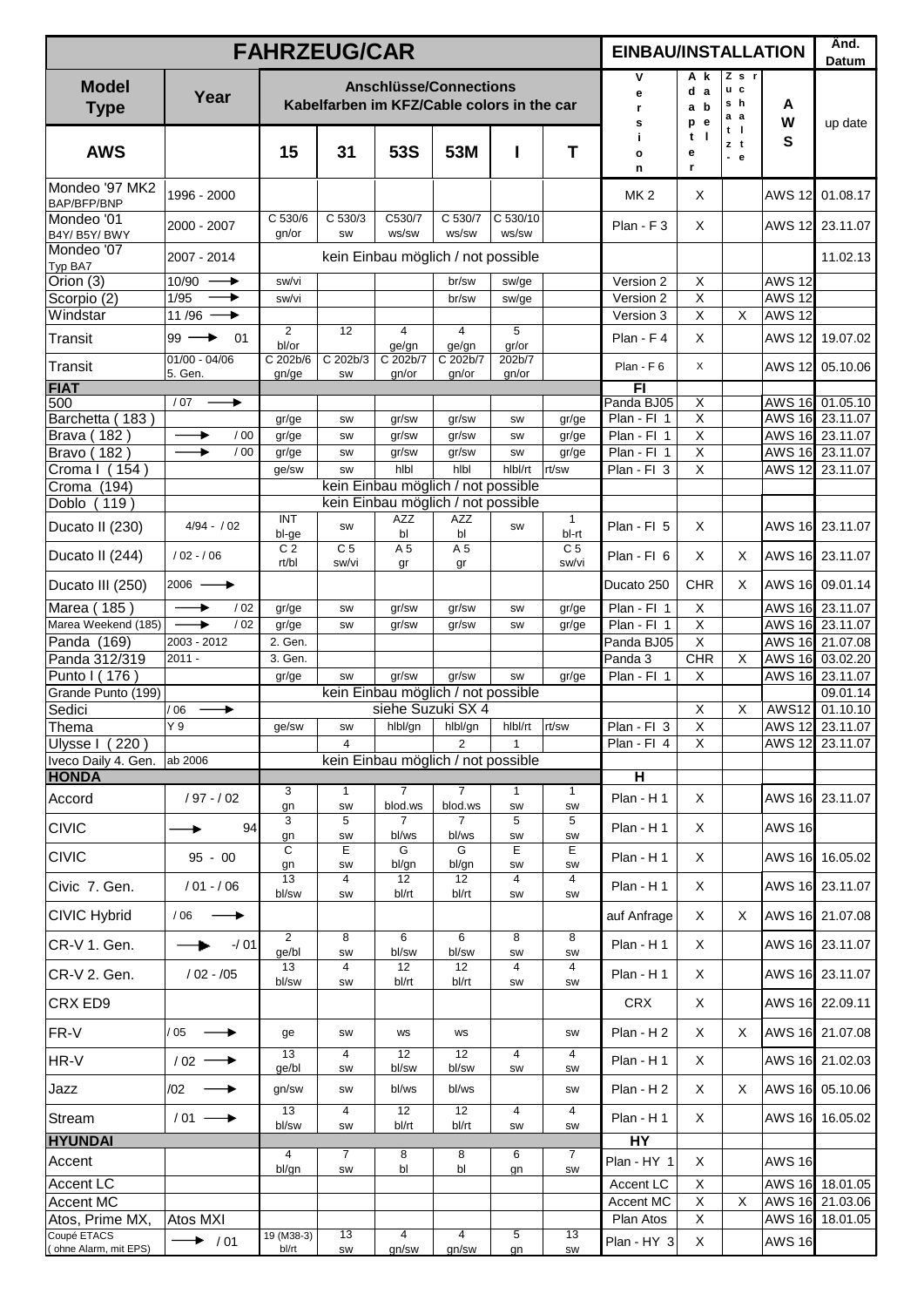|                                       |                       | <b>FAHRZEUG/CAR</b>               |                      |                               |                                                                             |                                       |                        | <b>EINBAU/INSTALLATION</b>     |                             |                                |               | Änd.<br>Datum                      |
|---------------------------------------|-----------------------|-----------------------------------|----------------------|-------------------------------|-----------------------------------------------------------------------------|---------------------------------------|------------------------|--------------------------------|-----------------------------|--------------------------------|---------------|------------------------------------|
| <b>Model</b><br><b>Type</b>           | Year                  |                                   |                      |                               | <b>Anschlüsse/Connections</b><br>Kabelfarben im KFZ/Cable colors in the car |                                       |                        | ۷<br>е<br>r.<br>s              | A k<br>d a<br>a b<br>e<br>p | $Z$ s $r$<br>u c<br>s h<br>а а | A<br>W        | up date                            |
| <b>AWS</b>                            |                       | 15                                | 31                   | <b>53S</b>                    | 53M                                                                         |                                       | Т                      | j.<br>o<br>n                   | $t \mid$<br>е<br>r          | t I<br>zt<br>$-e$              | S             |                                    |
| Coupé ETACS<br>(ohne Alarm, ohne EPS) | ▸<br>/01              | 19 (M38-3)<br>bl/rt               | 10<br><b>SW</b>      | $\overline{3}$<br>gn/sw       | 3<br>gn/sw                                                                  | $\overline{4}$<br>gn                  | 10<br><b>SW</b>        | Plan - HY 3                    | X                           |                                | <b>AWS 16</b> |                                    |
| Coupé ETACS<br>mit Alarm, mit EPS)    | / 01                  | 19 (M38-3)<br>bl/rt               | 13<br>SW             | 4<br>br                       | 4<br>br                                                                     | 5<br>gn                               | 13<br>SW               | Plan - HY 4                    | X                           |                                | <b>AWS 16</b> |                                    |
| Coupé ETACS                           | / 01                  | 19 (M38-3)                        | 10                   | 3                             | 3                                                                           | 4                                     | 10                     | Plan - HY 4                    | X                           |                                | <b>AWS 16</b> |                                    |
| (mit Alarm, ohne EPS)<br>Coupé        | $/02 -$<br>→          | bl/rt<br>$(M20-1)$                | SW<br>5              | br<br>3                       | br<br>3                                                                     | gn<br>6                               | SW<br>5                | Plan - HY 6                    | X                           |                                |               | AWS 16 18.07.03                    |
| Coupé GK                              |                       |                                   | SW                   | SW                            | SW                                                                          | ge/or                                 | SW                     | Coupé GK                       | X                           |                                |               | AWS 16 18.01.05                    |
| Genesis Coupé                         | <b>BH</b>             |                                   |                      |                               |                                                                             |                                       | Coupé                  | Genesis                        | X                           | X                              | <b>AWS16</b>  | 01.12.11                           |
| Elantra (mit                          |                       | 19 (M38-3)                        | 10                   | 3                             | 3                                                                           | $\overline{4}$                        | 10                     | Plan - HY 3                    | X                           |                                | <b>AWS 16</b> |                                    |
| ETACS)                                |                       | bl/rt                             | SW                   | gn/sw                         | gn/sw                                                                       | gn                                    | <b>SW</b>              |                                |                             |                                |               |                                    |
| Elantra XD<br><b>Getz TB</b>          |                       |                                   |                      |                               |                                                                             |                                       |                        | Elantra XD<br>Plan Getz TB     | X<br>X                      |                                |               | AWS 16 18.01.05                    |
| <b>Getz TB Facelift</b>               |                       |                                   |                      |                               |                                                                             |                                       |                        | <b>Getz Facelift</b>           | X                           | X<br>X                         |               | AWS 16 18.01.05<br>AWS 16 21.03.06 |
| Grandeur XG 350 3. Gen.               |                       |                                   |                      |                               |                                                                             |                                       |                        | XG 350                         | X                           |                                |               | AWS 16 18.01.05                    |
| <b>Grandeur TG</b>                    | 4. Gen.               |                                   |                      |                               |                                                                             |                                       |                        | <b>Grandeur TG</b>             | $\mathsf{X}$                | X                              |               | AWS 16 21.03.06                    |
| H 100                                 |                       | 4                                 | $\overline{7}$       | 8                             | 8                                                                           | 6                                     | $\overline{7}$         | Plan - HY 1                    | X                           |                                | <b>AWS 16</b> |                                    |
|                                       |                       | bl<br>1 (M59)                     | SW<br>16 (M14-2)     | <b>WS</b><br>$5(M14-2)$       | <b>WS</b><br>$5(M14-2)$                                                     | $6(M14-2)$                            | SW<br>16 (M14-2)       | Plan - HY 4                    | X                           |                                | <b>AWS 16</b> |                                    |
| H 200                                 |                       | bl/rt                             | SW                   | bl/ws                         | bl/ws                                                                       | bl/ge                                 | <b>SW</b>              |                                |                             |                                |               |                                    |
| H 1<br>(TQ)<br>110<br>(PA)            | 1. Gen.               |                                   |                      |                               |                                                                             |                                       |                        | Plan - H 1<br><b>Plan I 10</b> | X<br>$\mathsf X$            | X                              |               | AWS 16 21.07.08<br>AWS 16 21.07.08 |
| 20 PB                                 | 1. Gen.               |                                   |                      |                               |                                                                             |                                       |                        | <b>Plan I 20</b>               | X                           | $\sf X$                        |               | AWS 16 26.11.13                    |
| 30                                    | 2. Gen.               |                                   |                      |                               |                                                                             |                                       |                        | <b>Plan I 30</b>               | X                           |                                | <b>AWS 16</b> | 21.07.08                           |
| 40                                    |                       |                                   |                      |                               |                                                                             |                                       |                        | Plan I 40                      | $\mathsf X$                 | X                              | <b>AWS 16</b> | 01.12.11                           |
| IX 20                                 |                       |                                   |                      |                               |                                                                             |                                       |                        | Plan IX 20                     | $\mathsf X$                 | X                              | <b>AWS16</b>  | 01.12.11                           |
| IX 35                                 | 2015                  |                                   | ▸                    |                               |                                                                             |                                       |                        | Plan IX 35                     | X                           | X                              | <b>AWS16</b>  | 01.12.11                           |
| IX 55                                 |                       |                                   |                      |                               | kein Einbau möglich / not possible                                          |                                       |                        |                                |                             |                                |               |                                    |
| <b>Matrix FC</b>                      |                       |                                   |                      |                               |                                                                             |                                       |                        | Matrix FC                      | X                           |                                |               | AWS 16 18.01.05                    |
| Santa Fe                              | /01                   | $6(M01-1)$<br>ge/sw               | 14<br>SW             | 3<br>ws                       | 3<br>ws                                                                     | 14<br>SW                              | 5<br>rt                | Plan - HY 5                    | X                           |                                |               | AWS 16 18.07.03                    |
| Santa Fe SM                           |                       |                                   |                      |                               |                                                                             |                                       |                        | Santa Fe SM                    | X                           |                                |               | AWS 16 18.01.05                    |
| Santa Fe CM                           |                       |                                   |                      |                               |                                                                             |                                       |                        | Santa Fe CM                    | $\pmb{\times}$              |                                |               | AWS 16 21.03.06                    |
| Sonata (o.ETACS)                      |                       | 4<br>bl/gn                        | $\overline{7}$<br>SW | 8<br>rt/bl                    | 8<br>rt/bl                                                                  | 6<br>rt/bl                            | $\overline{7}$<br>SW   | Plan - HY 1                    | $\mathsf X$                 |                                | <b>AWS 16</b> |                                    |
| Sonata (mit<br>ETACS)                 |                       | 5<br>bl/gn                        | 4<br>SW              | 3<br>rt/sw                    | 3<br>rt/sw                                                                  | $6(M-03)$<br>rt/gn                    | 4<br><b>SW</b>         | Plan - HY 2                    | X                           |                                | <b>AWS 16</b> |                                    |
| Sonata EF                             |                       |                                   |                      |                               |                                                                             |                                       |                        | Sonata EF                      | X                           |                                |               | AWS 16 18.01.05                    |
| Sonata NF                             |                       |                                   |                      |                               |                                                                             |                                       |                        | Sonata NF                      | X                           |                                |               | AWS 16 21.03.06                    |
| Terracan HP                           |                       |                                   |                      |                               |                                                                             |                                       |                        | Terracan HP                    | X                           |                                |               | AWS 16 18.01.05                    |
| <b>Trajet FO</b>                      |                       |                                   |                      |                               |                                                                             |                                       |                        | Trajet FO                      | $\mathsf X$                 |                                |               | AWS 16 18.01.05                    |
| Tucson JM                             | 2005-2010             |                                   |                      |                               |                                                                             |                                       |                        | Tucson JM                      | X                           |                                |               | AWS 16 18.01.05                    |
| Veloster                              | 1. Gen.               |                                   |                      |                               |                                                                             |                                       |                        | Veloster                       | $\pmb{\times}$              | X                              | <b>AWS16</b>  | 01.12.11                           |
| <b>ISUZU</b>                          |                       |                                   |                      |                               |                                                                             |                                       |                        |                                |                             |                                |               |                                    |
| D-Max<br><b>JAGUAR</b>                |                       |                                   |                      |                               |                                                                             |                                       |                        | D-Max<br><b>JA</b>             | X                           | x                              |               | AWS 16 25.07.12                    |
| S-Type                                |                       |                                   |                      |                               |                                                                             |                                       |                        | auf Anfrage                    | X                           | Χ                              |               | AWS 12 23.11.07                    |
| XJ 8                                  |                       |                                   |                      |                               |                                                                             |                                       |                        | auf Anfrage                    |                             |                                |               |                                    |
| X-Type 2001.5                         |                       |                                   |                      |                               |                                                                             |                                       |                        | auf Anfrage                    | X                           |                                |               | AWS 12 21.03.06                    |
| <b>KIA</b>                            |                       |                                   |                      |                               |                                                                             |                                       |                        |                                |                             |                                |               |                                    |
| Carens I                              |                       | $A (D-01)$<br>bl/ws               | $C(D-01)$<br>SW      | $D(D-01)$<br><b>WS</b>        | $D(D-01)$<br>WS                                                             |                                       | $A(D-01)$<br>bl/ws     | Plan - K1                      | X                           | X                              |               | AWS 16 18.06.04                    |
| Carnival                              |                       | $N(D-01)$<br>bl/sw                | $S(D-01)$<br>SW      | $\overline{T(D-01)}$<br>rt/ws | $T(D-01)$<br>rt/ws                                                          |                                       | $N(D-01)$<br>bl/sw     | Plan - K1                      | X                           | $\times$                       | <b>AWS 16</b> |                                    |
| Carnival II                           | $/06 \longrightarrow$ |                                   |                      |                               |                                                                             |                                       |                        | Plan<br>Carnival II            | X                           |                                |               | AWS 12 28.11.07                    |
| Ceed ED                               | / 07 - 03/13          | (M02.6)<br>10<br>W)<br>or         | (M02-<br>W)<br>SW    | 13<br>$(M02-W)$<br>bl         | 13<br>$(M02-W)$<br>bl                                                       | 9<br>$(M02-W)$<br>$rac{\text{gr}}{4}$ | 6<br>(M02-<br>W)<br>SW | Plan - HY 6                    | X                           |                                |               | AWS 16 23.11.07                    |
| Ceed JD                               | $04/12 \rightarrow$   | $\overline{14}$<br>$(M02-W)$<br>G | 4<br>$(M02-W)$<br>в  | $(M02 - 6)$<br>6<br>W)<br>L   | (M02-<br>W)<br>L                                                            | $(M02-W)$<br>в                        | 12<br>$(M02-W)$<br>R   | Plan - HY6                     | X                           |                                |               | AWS 16 15.04.14                    |
| Ceed JD                               | 2016                  |                                   |                      |                               |                                                                             |                                       |                        | <b>Ceed 2016</b>               | X                           |                                |               | AWS 16 13.03.17                    |
| Cerato                                |                       | $5(D-01)$                         | 14 (D-01)            | $\overline{3}$ (D-01)         | $3(D-01)$                                                                   | 14 (D-01)                             | $\overline{5}$ (D-01)  | Plan - HY 6                    | X                           | X                              |               | AWS 16 18.01.05                    |
|                                       |                       | rt/or<br>$A(D-01)$                | SW<br>$C(D-01)$      | rt<br>$D(D-01)$               | rt<br>$D(D-01)$                                                             | SW                                    | rt/ge<br>$A(D-01)$     |                                |                             |                                |               |                                    |
| Clarus II                             |                       | bl/gn                             | SW                   | bl/sw                         | bl/sw                                                                       |                                       | bl/gn                  | Plan - K1                      | X                           | X                              | <b>AWS 16</b> |                                    |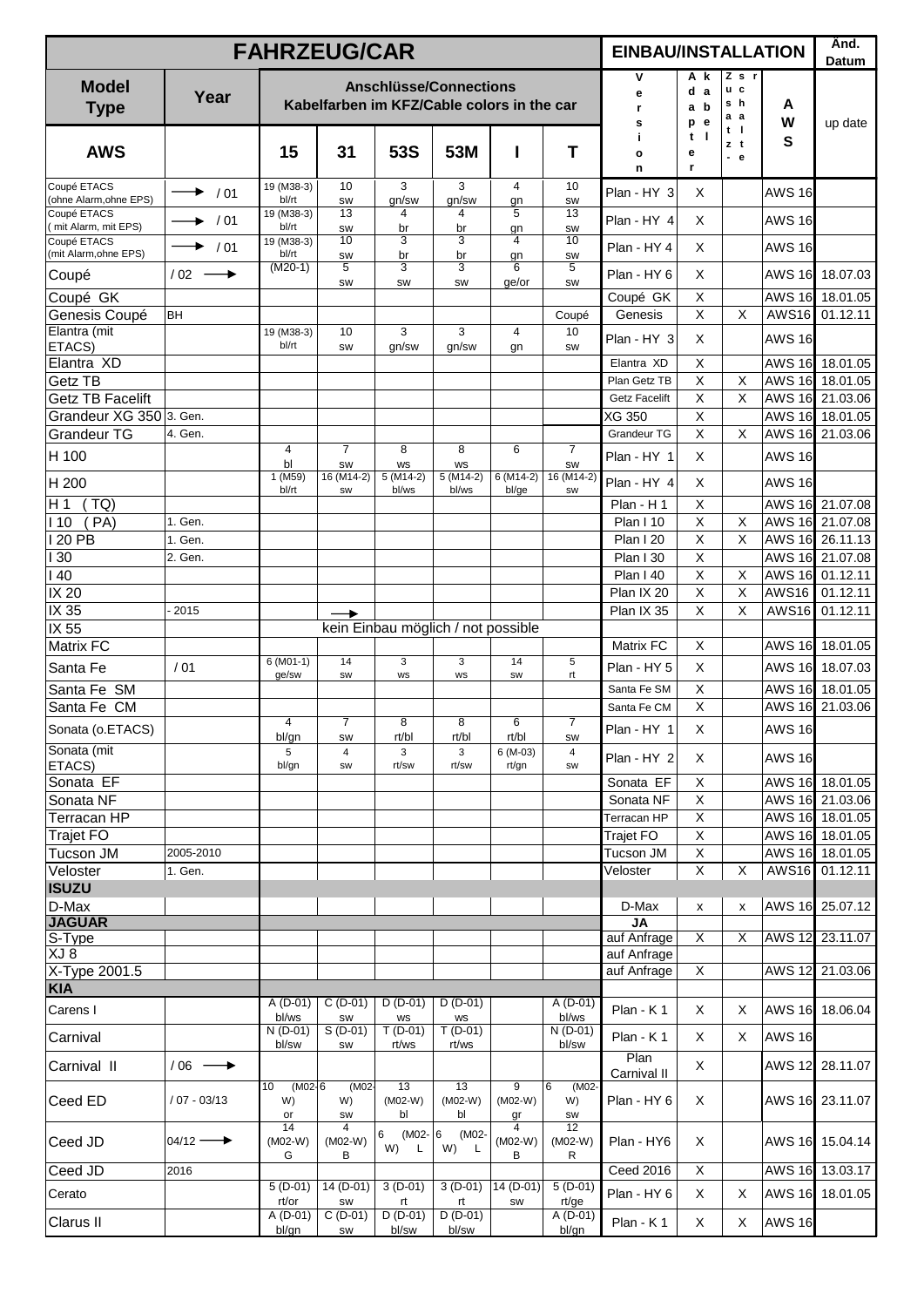|                                                      |                          |    | <b>FAHRZEUG/CAR</b>          |                           |                                                                             |                              |                    |                                | <b>EINBAU/INSTALLATION</b>            |                               |                                       |                                | Änd.<br>Datum                      |
|------------------------------------------------------|--------------------------|----|------------------------------|---------------------------|-----------------------------------------------------------------------------|------------------------------|--------------------|--------------------------------|---------------------------------------|-------------------------------|---------------------------------------|--------------------------------|------------------------------------|
| <b>Model</b><br><b>Type</b>                          | Year                     |    |                              |                           | <b>Anschlüsse/Connections</b><br>Kabelfarben im KFZ/Cable colors in the car |                              |                    |                                | ۷<br>e<br>r<br>s                      | A k<br>d a<br>a b<br>e<br>p   | $Z$ s $r$<br>u c<br>s h<br>a a<br>t I | A<br>W                         | up date                            |
| <b>AWS</b>                                           |                          |    | 15                           | 31                        | <b>53S</b>                                                                  | 53M                          | ı                  | T                              | j.<br>$\mathbf{o}$<br>n               | - 1<br>t<br>е<br>r            | zt<br>ä,<br>e                         | S                              |                                    |
| K 2500                                               |                          |    | $3(D-01)$<br>bl              | $1(D-01)$<br><b>SW</b>    | $5(D-01)$<br>gn                                                             | $5(D-01)$<br>gn              |                    | $3(D-01)$<br>bl                | Plan - K1                             | X                             | X                                     | <b>AWS 16</b>                  | 18.01.05                           |
| Magentis<br>Opirus                                   | /02                      |    |                              |                           |                                                                             |                              |                    |                                | auf Anfrage<br>auf Anfrage            | X<br>$\overline{\mathsf{x}}$  | X<br>$\overline{X}$                   |                                | AWS 16 16.05.02<br>AWS 16 18.01.05 |
| Picanto                                              |                          |    | $3(D-01)$<br>rt              | $1(D-01)$<br>SW           | $5(D-01)$<br>ge                                                             | $5(D-01)$<br>ge              |                    | $3(D-01)$<br>rt                | Plan - K1                             | X                             | X                                     |                                | AWS 16 18.01.05                    |
| Shuma/Sepia                                          |                          |    | 2 or 3<br>bl                 | 3 or 2<br>SW              | 5<br>bl/ws                                                                  | 5<br>bl/ws                   |                    | 3 or 2<br>SW                   | $Plan - K2$                           | X                             | X                                     | <b>AWS 16</b>                  |                                    |
| Sorento                                              | $/03 - /05$              |    | $2(D-01)$<br>ge/or           | $8(D-01)$<br>SW           | $5(D-01)$<br>ge                                                             | $5(D-01)$<br>ge              | $8(D-01)$<br>SW    | $3(D-01)$<br>gn                | $Plan - K3$                           | $\times$                      |                                       | <b>AWS 16</b>                  | 23.11.07                           |
| Sorento                                              | $/06 \longrightarrow$    |    | $2(D-01)$<br>ge/or           | $8(D-01)$<br>SW           | $5(D-01)$<br>ge                                                             | $5(D-01)$<br>ge              |                    |                                | Plan<br>Sorento 06                    | X                             |                                       |                                | AWS 16 21.07.08                    |
| Soul II                                              | ab 2014                  |    |                              |                           |                                                                             |                              |                    |                                | Soul II                               | $\mathsf X$                   |                                       | <b>AWS 16</b>                  | 01.03.17                           |
| Sportage                                             | $/05 \rightarrow$        |    |                              |                           |                                                                             |                              |                    |                                | Sportage                              | X                             |                                       | <b>AWS 16</b>                  | 21.07.08                           |
| Venga                                                |                          |    |                              |                           |                                                                             |                              |                    |                                | ix20                                  | X                             | X                                     |                                | AWS 16 02.03.15                    |
| <b>LADA</b><br>Samara 1.5 i<br>Niva<br><b>LANCIA</b> |                          |    |                              |                           |                                                                             |                              |                    |                                | L<br>auf Anfrage<br>auf Anfrage<br>F1 |                               |                                       |                                |                                    |
| Lancia Y<br>Lancia Z                                 | $95 - 03$                |    | gr/ge                        | SW<br>$\overline{4}$      | gr/sw                                                                       | gr/sw<br>2                   | SW<br>$\mathbf{1}$ | gr/ge                          | Plan - Fl 1<br>Plan - Fl 4            | $\mathsf X$<br>X              |                                       | <b>AWS 16</b><br><b>AWS 12</b> |                                    |
| <b>LANDROVER</b>                                     |                          |    |                              |                           |                                                                             |                              |                    |                                |                                       |                               |                                       |                                |                                    |
| Freelander I                                         |                          |    | C0035-1<br>hlgn              | SW                        | C0035-7<br>hlgn/ro                                                          | C0035-7<br>hlgn/ro           | C0035-2<br>gn      |                                | $LRO - 1$                             | X                             |                                       | <b>AWS 12</b>                  | 20.07.09                           |
| <b>LEXUS</b>                                         |                          |    |                              |                           |                                                                             |                              |                    |                                |                                       |                               |                                       |                                |                                    |
| IS 250<br><b>SC 430</b>                              | 2005-2013<br>2001-2010   |    |                              |                           |                                                                             |                              |                    |                                | <b>IS 06</b><br>SC430                 | X<br>$\overline{\mathsf{x}}$  | Х<br>$\mathsf X$                      |                                | AWS 12 28.08.06<br>AWS 16 31.10.12 |
| Lexus RX 300                                         |                          |    | 17                           | $\overline{2}$            | 16                                                                          | 16                           |                    |                                | Plan - CHR 1                          | X                             | X                                     | <b>AWS 12</b>                  |                                    |
| <b>MAZDA</b>                                         |                          |    | bl                           | WS-SW                     | bl/ws                                                                       | bl/ws                        |                    |                                | <b>MAZ</b>                            |                               |                                       |                                |                                    |
| 121                                                  | 3/93<br>▶                |    | vi/bl                        |                           |                                                                             | sw/or                        | vi/sw              |                                | Version 2                             | $\mathsf X$<br>$\overline{X}$ |                                       | <b>AWS 12</b><br><b>AWS 12</b> |                                    |
| 323<br>626(4)                                        | 85<br>$1/92 - 7/97$      |    | bl<br>bl                     |                           |                                                                             | bl/ge<br>bl/sw               | bl                 |                                | Version 2<br>Version 2                | $\overline{x}$                |                                       | <b>AWS 12</b>                  |                                    |
| 626                                                  | $8/97$ $\longrightarrow$ |    | $01 - 01$<br>bl/ge           | $01 - 01$<br>SW           | $01 - 01$<br>bl                                                             | $01 - 01$<br>bl              |                    |                                | Plan-MAZ 1                            | X                             | X                                     | <b>AWS 12</b>                  |                                    |
| <b>MAV</b>                                           | $11/99 \longrightarrow$  |    | $01 - 01$<br>bl/ge<br>$D-01$ | $01 - 01$<br>SW<br>$D-01$ | $01 - 01$<br>bl<br>$D-01$                                                   | $01 - 01$<br>bl<br>$D-01$    |                    | $D-01$                         | Plan-MAZ 1                            | X                             | X                                     | <b>AWS 12</b>                  |                                    |
| <b>MAZDA2</b>                                        |                          |    | bl/ge                        | SW                        | bl/rt                                                                       | bl/rt                        |                    | SW                             | Plan-MAZ 3                            | X                             | X                                     |                                | AWS 16 18.06.04                    |
| MAZDA 3                                              |                          |    | D-919-<br>101<br>D-919-      | D-919-<br>101<br>D-919-   | D-919-<br>101                                                               | D-919-<br>101<br>D-919-      |                    | $D-919-101$<br>SW<br>D-919-101 | Plan-MAZ 4                            | X                             | X                                     |                                | AWS 16 18.06.04                    |
| MAZDA 5 CR<br>MAZDA 6                                |                          |    | 101                          | 101                       |                                                                             | 101                          |                    | SW                             | Plan-MAZ 4                            | X                             |                                       |                                | AWS 16 05.10.06                    |
| Mazda 6 facelift                                     |                          |    | $01 - 01$<br>bl/ge<br>$D-03$ | $01 - 01$<br>SW<br>$D-03$ | $01 - 01$<br>gr<br>$D-03$                                                   | $01 - 01$<br>gr<br>$D-03$    |                    |                                | Plan - MAZ 1                          | X                             | X                                     |                                | AWS 12 21.03.06                    |
| $MX - 5$                                             | NC                       |    | bl                           | SW                        | bl/ge                                                                       | bl/ge                        |                    |                                | Plan - MAZ 1                          | X                             | X                                     |                                | AWS 12 23.11.07                    |
| $RX - 8$                                             | /03                      |    | $D-01$<br>bl<br>$01 - 01$    | $D-01$<br>SW<br>$01 - 01$ | $D-01$<br>bl/ge<br>$01 - 01$                                                | $D-01$<br>bl/ge<br>$01 - 01$ |                    |                                | Plan - MAZ 1                          | X                             | X                                     |                                | AWS 12 23.11.07                    |
| Premacy                                              | $00\,$<br>→              |    | bl/ge                        | SW                        | bl                                                                          | bl                           |                    |                                | Plan-MAZ 1                            | X                             | Χ                                     | <b>AWS 12</b>                  |                                    |
| Tribute                                              |                          |    | C2081/3<br>ws/sw<br>$D-01$   | sw/or<br>$D-01$           | C2081/2<br>dgn<br>$D-01$                                                    | C2081/2<br>dgn<br>$D-01$     |                    |                                | Plan-MAZ 1                            | X                             | X                                     | <b>AWS 12</b>                  | 16.05.02                           |
| Xedos 6                                              |                          |    | bl<br>$D-03$                 | sw/ws<br>$D-03$           | bl/ge<br>$D-03$                                                             | bl/ge<br>$D-03$              | $D-03$             |                                | Plan-MAZ 1                            | X                             | X                                     |                                | AWS 12 18.01.05                    |
| Xedos 9                                              |                          |    | bl                           | SW                        | gn                                                                          | gn                           | gn/ws              |                                | Plan-MAZ 2                            | X                             |                                       | <b>AWS 12</b>                  |                                    |
| <b>MERCEDES</b><br>CST 245 (B)                       |                          |    |                              |                           | kein Einbau möglich / not possible                                          |                              |                    |                                | M                                     |                               |                                       |                                |                                    |
| W 124 (E)                                            |                          |    | 15R                          | 31                        |                                                                             | 31 <sub>b</sub>              | J                  |                                | Version 2                             | X                             |                                       | <b>AWS 12</b>                  |                                    |
| W 126                                                | 1984                     |    | sw/ge                        | br                        |                                                                             | sw/ge/br                     | sw/ge/vi           |                                | auf Anfrage                           | X                             |                                       | <b>AWS 12</b>                  | 21.02.17                           |
| R 129 (SL)                                           | $89 - 01$                |    |                              |                           |                                                                             |                              |                    |                                | auf Anfrage                           | M                             | X                                     | <b>AWS 12</b>                  |                                    |
| W 140 (S)                                            |                          |    | 18                           |                           | 15                                                                          | 15                           | 16                 |                                | auf Anfrage                           | X                             |                                       | <b>AWS 12</b>                  |                                    |
| W 163 (ML)<br>W 164 (M)                              | 2000 - 05                |    | WS                           | Masse                     | or<br>kein Einbau möglich / not possible                                    | or                           | hbr                |                                | Plan - M 5                            | X                             |                                       |                                | AWS 12 21.03.06                    |
| W 168 (A)                                            | ▸                        | 99 | M/1<br>rt/ge                 | M/2<br>br                 | M/4<br>sw/ge                                                                | M/4<br>sw/ge                 |                    |                                | Plan - M 1                            | X                             | X                                     | <b>AWS 12</b>                  |                                    |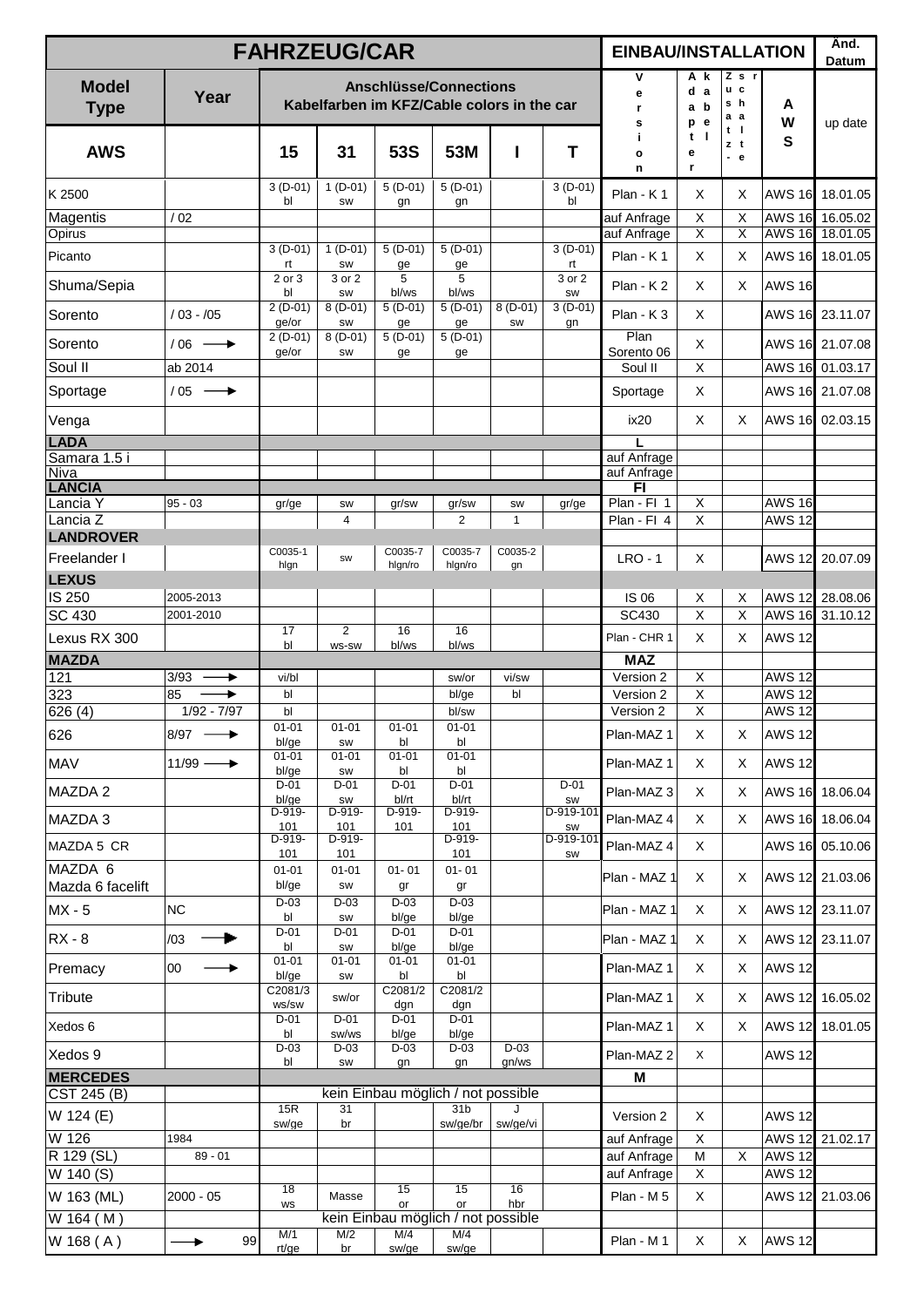|                              |                         | <b>FAHRZEUG/CAR</b>         |                      |                         |                                                                             |                    |                   | <b>EINBAU/INSTALLATION</b> |                                |                                         |                   | Änd.<br>Datum   |
|------------------------------|-------------------------|-----------------------------|----------------------|-------------------------|-----------------------------------------------------------------------------|--------------------|-------------------|----------------------------|--------------------------------|-----------------------------------------|-------------------|-----------------|
| <b>Model</b><br><b>Type</b>  | Year                    |                             |                      |                         | <b>Anschlüsse/Connections</b><br>Kabelfarben im KFZ/Cable colors in the car |                    |                   | v<br>e<br>r<br>s           | A k<br>d a<br>a b<br>e<br>p    | $Z$ s r<br>u c<br>s h<br>аа<br>$t \mid$ | A<br>w            | up date         |
| <b>AWS</b>                   |                         | 15                          | 31                   | 53S                     | 53M                                                                         | ı                  | T                 | j.<br>$\mathbf{o}$<br>n    | $\blacksquare$<br>t<br>е<br>r. | zt<br>$-e$                              | S                 |                 |
| W 168 (A)                    | $6/00 - 2004$           | 4<br>sw/gn                  | br                   |                         | $\overline{7}$<br>sw/ge                                                     | 6<br>gr/vi         |                   | Plan - M 6                 | X                              |                                         | <b>AWS 12</b>     | 18.11.09        |
| $\overline{W}$ 169 (A)       |                         |                             |                      |                         | kein Einbau möglich / not possible                                          |                    |                   |                            |                                |                                         |                   |                 |
| R 170 (SLK)                  | 1996 - 2004             | 4(X1)<br>rs/ws              | br                   |                         | 5(X1)<br>b <sub>l</sub>                                                     |                    |                   | Plan - M2                  | M                              | X                                       | <b>AWS 12</b>     |                 |
| R 171 (SLK)                  | 2004 - 2011             |                             |                      |                         | kein Einbau möglich / not possible                                          |                    |                   |                            |                                |                                         |                   |                 |
| W 201(190)                   |                         | B 5(15R)<br>sw/vi           | T3(31)<br>br         |                         | T2(31b)<br>ge                                                               | B13(J)<br>sw/ge/vi |                   | Version 2                  | X                              |                                         | <b>AWS 12</b>     |                 |
| W 202 (C)                    | 6/97                    | 15R<br>sw/or o.<br>sw/ge/gn | 31<br>br             |                         | 31 <sub>b</sub><br>sw/ge/br                                                 | J<br>sw/ge/vi      |                   | Version 2                  | X                              |                                         | <b>AWS 12</b>     |                 |
| W 202 (C)                    | $6/97 -$                | 4(X1)<br>rs/ws              | br                   |                         | 5(X1)<br>bl                                                                 |                    |                   | $Plan - M 2$               | м                              | X                                       | <b>AWS 12</b>     |                 |
| $W$ 203 $(C)$                |                         |                             |                      |                         | kein Einbau möglich / not possible                                          |                    |                   |                            |                                |                                         |                   |                 |
| 208 (CLK)                    |                         | 4(X1)<br>rs/ws              | br                   |                         | 5(X1)<br>bl                                                                 |                    |                   | $Plan - M 2$               | M                              | X                                       | <b>AWS 12</b>     |                 |
| W 210 (E)                    | 6/97                    | 15R<br>sw/ge                | 31<br>br             |                         | 31 <sub>b</sub><br>br/gr                                                    |                    |                   | Version 3                  | X                              | X                                       | <b>AWS 12</b>     |                 |
| W 210 (E)                    | 6/97                    | 4(X1)<br>rs/ws              | br                   |                         | 5(X1)<br>bl                                                                 |                    |                   | Plan - M 2                 | м                              | X                                       | <b>AWS 12</b>     |                 |
| W 211 (E)                    |                         |                             |                      |                         | kein Einbau möglich / not possible                                          |                    |                   |                            |                                |                                         |                   | 08.08.05        |
| W 220 (S)<br>W 414 (Vaneo)   | $-2004$                 |                             |                      |                         | kein Einbau möglich / not possible                                          |                    |                   | Plan M 6                   | M                              | X                                       | AWS 12            | 08.12.12        |
| W 414 (Vaneo)                | MY 2005                 |                             |                      |                         |                                                                             |                    |                   | Plan M <sub>5</sub>        | M                              | X                                       | AWS 16            | 08.12.12        |
| W 463 (G)                    | 6/01<br>▸               | 15                          | 31                   | S/53a                   | 31 <sub>b</sub>                                                             | J/I                | 86/53c            | Plan - M 4                 | X                              |                                         | <b>AWS 12</b>     | 19.07.02        |
| W/V 638 Vito                 | 1996-2003               | M/3<br>sw/vi                | M/1<br>br            | M/2<br>br/sw            | M/2<br>br/sw                                                                |                    |                   | Plan - M 3                 | X                              | X                                       | AWS <sub>12</sub> |                 |
| W/V 639 Vito/Vian 2003-20014 |                         |                             |                      |                         | kein Einbau möglich / not possible                                          |                    |                   |                            |                                |                                         |                   |                 |
| Sprinter W901-905            | T1N -2006               | M/3<br>sw/vi                | M/1<br>br            | M/2<br>br/sw            | M/2<br>br/sw                                                                |                    |                   | Plan - M 3                 | X                              | X                                       | <b>AWS 12</b>     |                 |
| Sprinter (NVC 3)             | W 906 (bis 2018)        |                             |                      |                         | kein Einbau möglich / not possible                                          |                    |                   |                            |                                |                                         |                   |                 |
| <b>MITSUBISHI</b>            |                         | $A-03/2$                    | $A - 03/5$           | $A - 03/3$              | $A - 03/3$                                                                  |                    |                   | <b>MIT</b>                 |                                |                                         |                   |                 |
| <b>CARISMA</b>               | 97<br>٠                 | bl/sw<br>A-03/2             | SW<br>$A-03/5$       | or/bl<br>$A - 03/3$     | or/bl<br>$A - 03/3$                                                         |                    |                   | Version 3                  | X                              | Χ                                       | <b>AWS 12</b>     |                 |
| <b>CARISMA</b>               | 97                      | bl/sw                       | SW                   | or/bl                   | or/bl                                                                       |                    |                   | Version 3                  | X                              | X                                       | <b>AWS 12</b>     |                 |
| COLT                         | 96                      | $A - 26/3$<br>bl            | SW                   | $A - 26/4$<br>bl/ge     | $A - 26/4$<br>bl/ge                                                         |                    |                   | Version 3                  | X                              | X                                       | AWS 12 <b> </b>   |                 |
| COLT                         | 96                      | M/3<br>bl                   | SW                   | M/4<br>bl/ws            | M/4<br>bl/ws                                                                |                    |                   | Version 3                  | X                              | X                                       | <b>AWS 12</b>     |                 |
| COLT                         | 05                      | B-230/1<br>rt/sw            | B-230/4<br>SW        |                         | B-230/8<br>gr                                                               |                    | $B-230/4$<br>SW   | Plan - MIT 1               | X                              | Χ                                       | <b>AWS 16</b>     | 08.08.05        |
| <b>GALANT</b>                | 88 - 97                 | M/3<br>bl                   | SW                   | M/4<br>bl/ws            | M/4<br>bl/ws                                                                |                    |                   | Version 3                  | X                              | Χ                                       | <b>AWS 12</b>     |                 |
| GALANT (4)                   | 97<br>▶                 | $A - 03/2$<br>bl/sw         | $A-03/5$<br>SW       | $A - 03/3$<br>or/bl     | $A - 03/3$<br>or/bl                                                         |                    |                   | Version 3                  | X                              | Χ                                       | <b>AWS 12</b>     |                 |
| Lancer CB1A-<br>CD8A         | ▶<br>96                 | A-26/3<br>bl                | SW                   | A-26/4<br>bl/ge         | A-26/4<br>bl/ge                                                             |                    |                   | Version 3                  | X                              | Χ                                       | <b>AWS 12</b>     |                 |
| Lancer CJO                   | $96 - 03$               | M/3<br>bl                   | SW                   | M/4<br>bl/ws            | M/4<br>bl/ws                                                                |                    |                   | Version 3                  | X                              | Χ                                       | <b>AWS 12</b>     |                 |
| Lancer CSO                   | $03 - 07$               | $+12V$<br>(kl 15)           | $D-203/4$<br>SW      |                         | D-203/8<br>gr                                                               |                    | $D-203/4$<br>SW   | Plan - MIT 1               | X                              | Χ                                       | <b>AWS 16</b>     | 08.08.05        |
| 3. Gen.<br>L 200             | /06                     | $+12V$<br>(kl 15)           | $C-310/4$<br>SW      |                         | $C-310/8$<br>gr                                                             |                    | $C-310/4$<br>SW   | Plan - MIT 1               | X                              | X                                       |                   | AWS 16 20.07.09 |
| L 300                        | 91<br>▸                 | 1<br>bl                     | $\overline{5}$<br>SW | $\overline{4}$<br>bl/ws |                                                                             |                    |                   | Version 3                  | X                              | X                                       | <b>AWS 12</b>     |                 |
| Outlander                    | 03                      | $+12V$<br>(kl 15)           | $C-310/4$<br>SW      |                         | $C-310/8$<br>gr                                                             |                    | $C-310/4$<br>SW   | Plan - MIT 1               | X                              | Χ                                       |                   | AWS 16 08.08.05 |
| Outlander                    | 08                      | C-212/9<br>sw/ws            | SW                   |                         | $C-212/8$<br>gr                                                             |                    | SW                | Plan - MIT 3               | X                              | Χ                                       |                   | AWS 16 20.07.09 |
| Pajero (V 60)                | $/02$ $\longrightarrow$ | $+12V$<br>(kl 15)           | $D-203/4$<br>SW      |                         | $D-203/8$<br>gr                                                             |                    | $D-203/4$<br>SW   | Plan - MIT 1               | X                              | Χ                                       |                   | AWS 16 16.05.02 |
| Pajero (V80)                 | $/07 \rightarrow$       | + 12 V<br>(kl 15)           | D-203/4<br>SW        |                         | D-203/8<br>or                                                               |                    | D-203/4<br>SW     | Plan - MIT 1               | X                              | X                                       |                   | AWS 16 23.11.07 |
| <b>SPACE RUNNER</b>          |                         | bl                          | SW                   | bl/ws                   |                                                                             |                    |                   | Version 3                  | X                              | X                                       | <b>AWS 12</b>     |                 |
| SPACE WAGON (2)              | 91<br>▸                 | bl<br>$B-51/10$             | SW<br>$B-51-11$      | bl/ws<br>$B-51/7$       |                                                                             |                    |                   | Version 3                  | X                              | X                                       | <b>AWS 12</b>     |                 |
| Space Star                   | 2001                    | bl                          | SW                   | bl/ws                   |                                                                             |                    |                   | Version 3                  | X                              | X                                       |                   | AWS 12 21.03.06 |
| Sigma                        | $/ 99 \longrightarrow$  | $C-52/12$<br>bl             | $C-52/7$<br>sw/wsl   | C-52/10<br>bl/ws        | $C - 52/10$<br>bl/ws                                                        | $C-52/11$<br>sw/ge | $C - 52/12$<br>bl | Plan - MIT 2               | X                              |                                         |                   | AWS 16 16.05.02 |
| <b>NISSAN</b>                |                         |                             |                      |                         |                                                                             |                    |                   | N                          |                                |                                         |                   |                 |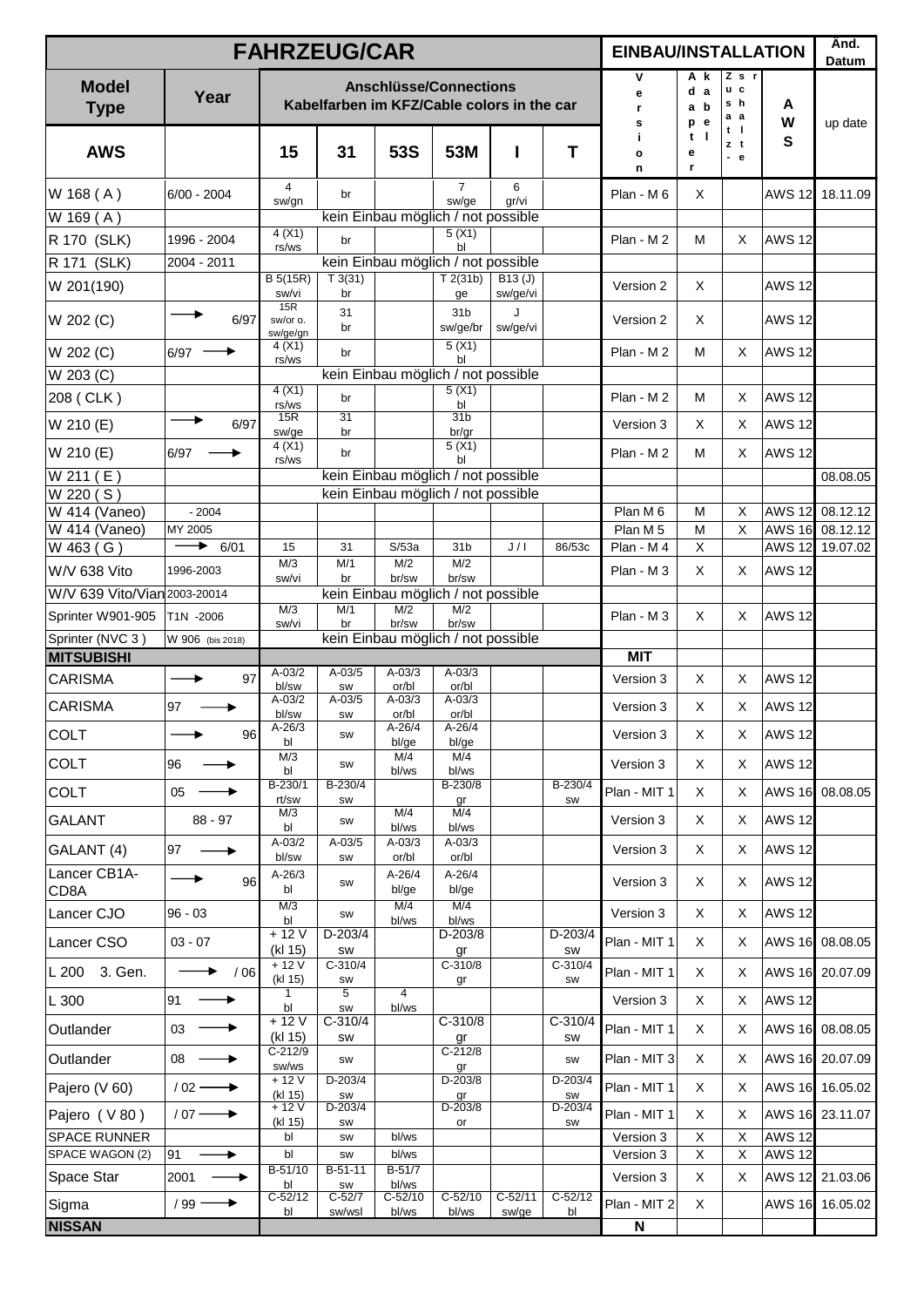|                             |                      |             |                      | <b>FAHRZEUG/CAR</b>                        |                                                                         |                          |                         |                      | <b>EINBAU/INSTALLATION</b> |                             |                                     |                                | Änd.<br>Datum        |
|-----------------------------|----------------------|-------------|----------------------|--------------------------------------------|-------------------------------------------------------------------------|--------------------------|-------------------------|----------------------|----------------------------|-----------------------------|-------------------------------------|--------------------------------|----------------------|
| <b>Model</b><br><b>Type</b> | Year                 |             |                      | Kabelfarben im KFZ/Cable colors in the car | <b>Anschlüsse/Connections</b>                                           |                          |                         |                      | V<br>е<br>r.<br>s          | A k<br>d a<br>a b<br>e<br>p | $Z$ s r<br>u c<br>s h<br>а а<br>t I | A<br>W                         | up date              |
| <b>AWS</b>                  |                      |             | 15                   | 31                                         | <b>53S</b>                                                              | 53M                      | I                       | T                    | Ĭ.<br>$\mathbf{o}$<br>n    | $t$  <br>е<br>r             | zt<br>- е                           | S                              |                      |
| Almera (N15)                |                      |             | 5<br>hlgn            | 3<br>SW                                    | $\overline{7}$<br>or                                                    | $\overline{7}$<br>or     | $\mathbf{1}$<br>ge-gn   | 3<br>SW              | Plan - N 1                 | X                           |                                     | <b>AWS 16</b>                  | 21.07.08             |
| Interstar                   | 02                   |             | A7<br>ge             | <b>B5</b><br>SW                            | A 6<br>vi                                                               | $\overline{A6}$<br>vi    | A 1<br>be               |                      | $Plan - R 1$               | X                           |                                     | <b>AWS 12</b>                  | 20.07.09             |
| Maxima QX (A32)             |                      |             | $\mathbf{1}$<br>hlgn | 5<br>SW                                    | 4<br>or                                                                 | $\overline{4}$<br>or     | 25<br>br-ws             | 5<br>SW              | Plan - N 1                 | X                           |                                     |                                | AWS 16 21.07.08      |
| Micra (K11)                 |                      |             | hlgn                 | SW                                         | or                                                                      | or                       | br                      | SW                   | Plan - N 1                 | X                           |                                     |                                | AWS 16 21.07.08      |
| Micra (K13)                 |                      |             |                      |                                            | kein Einbau möglich / not possible                                      |                          |                         |                      |                            |                             |                                     |                                |                      |
| Murano Z 50                 |                      |             |                      |                                            | kein Einbau möglich / not possible                                      |                          |                         |                      |                            |                             |                                     |                                |                      |
| Navara D40                  |                      |             |                      |                                            | kein Einbau möglich / not possible                                      |                          |                         |                      |                            |                             |                                     |                                |                      |
| Pathfinder (R50)            | 02                   |             | M79/5<br>bl/ge       | M79/3<br>SW                                | M79/7<br>bl                                                             | M79/7<br>bl              | M79/1<br>ws/bl          | M79/3<br>SW          | Plan - N 1                 | X                           |                                     |                                | AWS 16 21.07.08      |
| Patrol (Y61)                |                      |             | 15<br>bl             | 17<br>SW                                   | 13<br>bl-ws                                                             | $\overline{13}$<br>bl-ws |                         |                      | Plan - N 1                 | X                           |                                     |                                | AWS 16 21.07.08      |
| Pick Up (D22)               | 00                   |             | $M-4$<br>bl/ge       | $M-6$<br>SW                                | $M-2$<br>bl/rt                                                          | $M-2$<br>bl/rt           | $M-6$<br>SW             | $M-6$<br>SW          | Plan - N 3                 | $\times$                    | X                                   |                                | AWS 16 21.07.08      |
| Primastar                   | 08                   |             | A7<br>ge             | <b>B5</b><br>SW                            |                                                                         | A <sub>3</sub><br>ro     | A 1<br>be               |                      | Plan - R 5                 | X                           |                                     |                                | AWS 12 20.07.09      |
| Primera                     |                      | 98          | hlgn                 | $\overline{2}$<br>SW                       | 6<br>or                                                                 | 6<br>or                  | $\overline{4}$<br>bl-ge | $\overline{2}$<br>SW | Plan - N 1                 | X                           |                                     | <b>AWS 16</b>                  |                      |
| Primera (P11)               | 99                   |             | $M-3$<br>hlgn        | $M-4$<br><b>SW</b>                         | $M-5$<br>or                                                             | $M-5$<br>or              |                         | M-4<br>SW            | Plan - N 2                 | X                           | Χ                                   | <b>AWS 16</b>                  | 21.02.03             |
| Primera (P12)               |                      |             | E112/15<br>hlgn      | E112/17<br>SW                              | E112/14<br>bl                                                           | E112/14<br>bl            |                         | E112/17<br>SW        | Plan - N 3                 | X                           | X                                   |                                | AWS 16 21.02.03      |
| Serena (C23)                |                      |             | hlgn                 | 3<br>SW                                    | $\overline{7}$<br>or                                                    | $\overline{7}$<br>or     | $\mathbf{1}$<br>br-ws   | 3<br><b>SW</b>       | Plan - N 1                 | X                           |                                     | <b>AWS 16</b>                  | 21.07.08             |
| Terrano (R20)               |                      |             | hlgn                 | 3<br>SW                                    | $\overline{7}$<br>or                                                    | $\overline{7}$<br>or     | $\mathbf{1}$<br>br-ws   | 3<br>SW              | Plan - N 1                 | X                           |                                     |                                | AWS 16 21.07.08      |
| Tino (V10)                  |                      |             | M-1<br>hlgn          | $M-3$<br>SW                                | $M-2$<br>or                                                             | $M-2$<br>or              |                         | $M-3$<br><b>SW</b>   | Plan - N 2                 | X                           | X                                   |                                | AWS 16 21.07.08      |
| Vanette D Cargo             |                      |             | bl                   | SW                                         | hlgn                                                                    | hlgn                     | bl-rt                   |                      | Plan - N 1                 | X                           |                                     | <b>AWS 16</b>                  |                      |
| X - Trail (T30)             |                      |             | E112/15<br>hlgn      | E112/17<br>SW                              | E112/14<br>bl                                                           | E112/14<br>bl            |                         | E112/17<br>SW        | Plan - N 3                 | X                           | Χ                                   |                                | AWS 16 21.07.08      |
| <b>OPEL</b>                 |                      |             |                      |                                            |                                                                         |                          |                         |                      | O                          |                             |                                     |                                |                      |
| Agila (A)<br>Antara         |                      |             |                      |                                            | direkt steckbar/directly plugable<br>kein Einbau möglich / not possible |                          |                         |                      | Version 1                  |                             |                                     | <b>AWS 12</b>                  | 21.07.08<br>02.04.08 |
| Ascona C                    | alle/all             |             |                      |                                            | direkt steckbar/directly plugable                                       |                          |                         |                      | Version 1                  |                             |                                     | <b>AWS 12</b>                  |                      |
| Astra                       | ▶                    | 2/98        | 87                   | 32                                         | direkt steckbar/directly plugable<br>87a                                | 30                       | 18                      | 6                    | Version 1                  |                             |                                     | <b>AWS 12</b>                  |                      |
| Astra (G)                   | 3/98                 |             |                      | br                                         |                                                                         |                          | sw/ge                   | sw/rt                | Plan - O 1                 | X                           |                                     | <b>AWS 12</b>                  |                      |
| Astra (H)<br>Calibra        | alle/all             |             |                      |                                            | kein Einbau möglich / not possible<br>direkt steckbar/directly plugable |                          |                         |                      | Version 1                  |                             |                                     | <b>AWS 12</b>                  | 08.08.05             |
| Corsa (A, B)                | ▶                    | 09/00       |                      |                                            | direkt steckbar/directly plugable                                       |                          |                         |                      | Version 1                  |                             |                                     | <b>AWS 12</b>                  |                      |
| Corsa (C)                   | ▶                    | 03/03       | 30<br><b>SW</b>      | Masse<br>Ground                            | 87a                                                                     | 87A                      |                         |                      | $Plan - O 2$               | X                           | X                                   | <b>AWS 12</b>                  | 20.01.03             |
| Corsa (D)                   |                      |             |                      |                                            | kein Einbau möglich / not possible                                      |                          |                         |                      |                            |                             |                                     |                                |                      |
| Frontera (A) (B)            | 9/91                 | $\ddotmark$ | gn/ws                |                                            | bl/rt                                                                   |                          | gn/rt                   |                      | Version 2                  | X                           |                                     |                                | AWS 12 21.07.08      |
| Kadett                      | alle/all             |             |                      | Masse                                      | direkt steckbar/directly plugable                                       |                          |                         |                      | Version 1                  |                             |                                     | <b>AWS 12</b>                  |                      |
| Meriva (A)                  |                      | 09/10       | 30<br><b>SW</b>      | Ground<br>bn                               | 87a<br>gn                                                               | 87A<br>gn                |                         |                      | $Plan - O 2$               | X                           | X                                   |                                | AWS 12 21.07.08      |
| Movano (A) (B)              |                      |             | A7                   | Masse<br>Ground                            | A <sub>6</sub><br>bn                                                    | A <sub>6</sub><br>bn     | A1<br>gn                |                      | $Plan - O 3$               | X                           |                                     |                                | AWS 12 21.07.08      |
| Omega (A, B)                | alle/all             |             | ge                   | <b>SW</b>                                  | direkt steckbar/directly plugable                                       |                          |                         |                      | Version 1                  |                             |                                     | <b>AWS 12</b>                  |                      |
| Senator                     | alle/all             |             |                      |                                            | direkt steckbar/directly plugable                                       |                          |                         |                      | Version 1                  |                             |                                     | <b>AWS 12</b>                  |                      |
| Signum                      |                      |             |                      |                                            | kein Einbau möglich / not possible                                      |                          |                         |                      |                            |                             |                                     |                                | 08.08.05             |
| Sintra                      |                      |             |                      |                                            | kein Einbau möglich / not possible                                      |                          |                         |                      |                            |                             |                                     |                                |                      |
| Tigra (A)<br>Vectra (A)     | alle/all<br>alle/all |             |                      |                                            | direkt steckbar/directly plugable<br>direkt steckbar/directly plugable  |                          |                         |                      | Version 1<br>Version 1     |                             |                                     | <b>AWS 12</b><br><b>AWS 12</b> | 21.07.08             |
|                             | alle/all             |             | 87                   | 32                                         | 87a                                                                     | 30                       | 18                      | 6                    | Plan - O 1                 | $\mathsf X$                 |                                     | <b>AWS 12</b>                  |                      |
| Vectra (B)<br>Vectra (C)    |                      |             |                      | br                                         | kein Einbau möglich / not possible                                      |                          | sw/ge                   | sw/rt                |                            |                             |                                     |                                | 08.08.05             |
| Vivaro (A)                  |                      |             | A7                   | <b>Masse</b><br>Ground                     | A <sub>6</sub><br>be                                                    | A <sub>6</sub><br>be     | A1<br>or                |                      | Plan - O 3                 | X                           |                                     | <b>AWS 12</b>                  | 18.01.05             |
|                             |                      |             | ge                   | <b>SW</b>                                  |                                                                         |                          |                         |                      |                            |                             |                                     |                                |                      |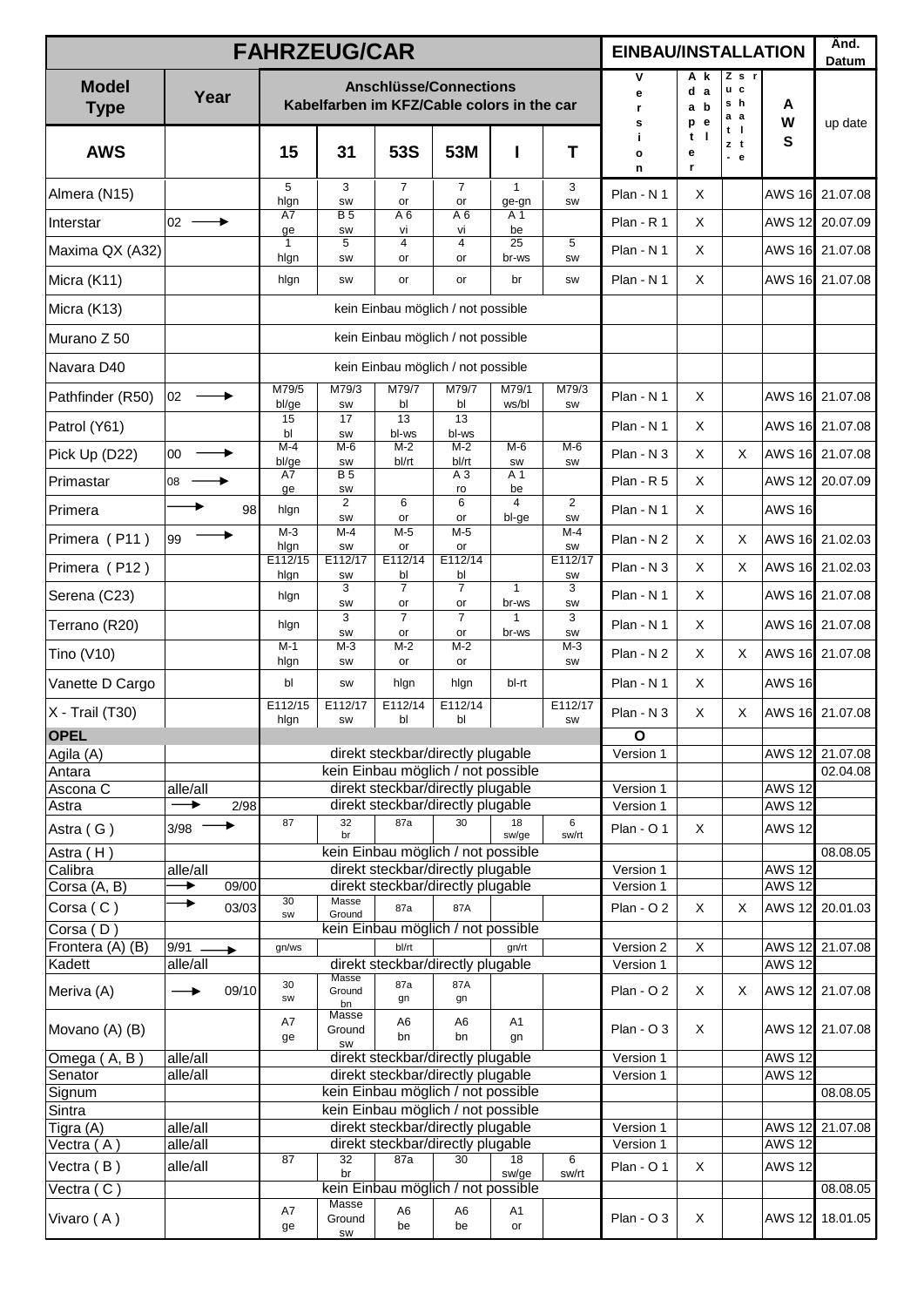|                                    |                       |                            | <b>FAHRZEUG/CAR</b>                                                                                                   |                     |                                                                        |                   |                           | <b>EINBAU/INSTALLATION</b> |                          |                                       |                                | Änd.<br>Datum        |
|------------------------------------|-----------------------|----------------------------|-----------------------------------------------------------------------------------------------------------------------|---------------------|------------------------------------------------------------------------|-------------------|---------------------------|----------------------------|--------------------------|---------------------------------------|--------------------------------|----------------------|
| <b>Model</b><br><b>Type</b>        | Year                  |                            | Kabelfarben im KFZ/Cable colors in the car                                                                            |                     | <b>Anschlüsse/Connections</b>                                          |                   |                           | ۷<br>е<br>r.<br>s          | A k<br>d a<br>a b<br>p e | $Z$ s $r$<br>u c<br>s h<br>a a<br>t I | A<br>W                         | up date              |
| <b>AWS</b>                         |                       | 15                         | 31                                                                                                                    | <b>53S</b>          | 53M                                                                    | I                 | T                         | j.<br>$\mathbf{o}$<br>n    | $t$  <br>е<br>r          | zt<br>$-e$                            | S                              |                      |
| Zafira (A)                         | 09/05                 | 87                         | 32<br>br                                                                                                              | 87a                 | 30                                                                     | 18<br>sw/ge       | 6<br>sw/rt                | Plan - O 1                 | X                        |                                       | <b>AWS 12</b>                  |                      |
| Zafira (B)                         |                       |                            |                                                                                                                       |                     | kein Einbau möglich / not possible                                     |                   |                           |                            |                          |                                       |                                |                      |
| <b>PEUGEOT</b>                     |                       |                            |                                                                                                                       |                     |                                                                        |                   |                           | <b>PEU</b>                 |                          |                                       |                                |                      |
| 106<br>205                         |                       |                            |                                                                                                                       |                     | direkt steckbar/directly plugable<br>direkt steckbar/directly plugable |                   |                           | Version 1<br>Version 1     |                          |                                       | <b>AWS 12</b><br><b>AWS 12</b> |                      |
| 206                                | alle/all<br>01        | 3 B                        | 5A                                                                                                                    |                     | 5B                                                                     | 1 B               |                           | Plan-PEU 1                 | $\overline{\mathsf{x}}$  |                                       | <b>AWS 12</b>                  | 16.05.02             |
| 206                                | 02                    | 16VGR/4<br><b>XC16 G</b>   | Masse<br>Ground                                                                                                       | 40V NR/5<br>5265    | 40V NR/5<br>5265                                                       |                   | Masse<br>Ground           | Plan-PEU 3                 | X                        | X                                     |                                | AWS 16 16.05.02      |
| 306                                |                       |                            |                                                                                                                       | ro                  | ro<br>direkt steckbar/directly plugable                                |                   |                           | Version 1                  |                          |                                       | <b>AWS 12</b>                  |                      |
|                                    |                       | 16VGR/4                    | 16VGN/6                                                                                                               | 40V NR/5            | 40V NR/5                                                               |                   | 16VGN/6                   |                            |                          |                                       |                                |                      |
| 307                                |                       | <b>XC16 G</b><br>rt        | MC10B<br>ge/gn                                                                                                        | 5265<br>qr          | 5265<br>gr                                                             |                   | MC10B<br>ge/gn            | Plan-PEU 3                 | $\times$                 | X                                     |                                | AWS 16 16.05.02      |
| 309                                | alle/all              |                            |                                                                                                                       |                     | direkt steckbar/directly plugable                                      |                   |                           | Version 1                  |                          |                                       | <b>AWS 12</b>                  |                      |
| 405                                | alle/all              |                            |                                                                                                                       |                     | direkt steckbar/directly plugable                                      |                   |                           | Version 1                  |                          |                                       | <b>AWS 12</b><br><b>AWS 12</b> |                      |
| $\overline{406}$<br>406            | 99                    | 3B                         | 5A                                                                                                                    |                     | direkt steckbar/directly plugable<br>5B                                | 1B                |                           | Version 1<br>Plan-PEU 1    | X                        |                                       | <b>AWS 12</b>                  |                      |
| 407                                |                       |                            |                                                                                                                       |                     | kein Einbau möglich / not possible                                     |                   |                           |                            |                          |                                       |                                |                      |
| 605                                |                       |                            |                                                                                                                       |                     |                                                                        |                   |                           | Version 2                  | X                        |                                       | <b>AWS 12</b>                  |                      |
| 806                                | alle/all              |                            |                                                                                                                       |                     | direkt steckbar/directly plugable                                      |                   |                           | Version 1                  |                          |                                       | <b>AWS 12</b>                  |                      |
| Expert                             |                       |                            |                                                                                                                       |                     | direkt steckbar/directly plugable                                      |                   |                           | Version 1                  |                          |                                       | <b>AWS 12</b>                  |                      |
| Partner                            | 99<br>▶               |                            | direkt steckbar/directly plugable                                                                                     | Version 1           |                                                                        |                   | <b>AWS 12</b>             |                            |                          |                                       |                                |                      |
| Partner                            | $99 - 02$             | 3B                         | 5A                                                                                                                    |                     | 5B                                                                     | 1 B               |                           | Plan-PEU 1                 | $\mathsf X$              |                                       | <b>AWS 12</b>                  | 21.02.03             |
| Partner                            | 03                    | 16VVE/3<br>XC <sub>2</sub> | 16VGN/6<br>MC10B<br>ge/gn                                                                                             | 40V NR/5<br>5265    | 40V NR/5<br>5265                                                       |                   | 16VGN/6<br>MC10B<br>ge/gn | Plan-PEU 3                 | X                        | X                                     | <b>AWS 16</b>                  | 21.02.03             |
| Boxer                              | 00                    | 8V/1(502)<br>bl/ge         | SW                                                                                                                    | 8V/8(504)<br>bl     | 8V/8(504)<br>bl                                                        | SW                | 8V/2(500)<br>bl/rt        | Plan-PEU 2                 | X                        |                                       | <b>AWS 16</b>                  |                      |
| Boxer                              | $00 - 03$             | 18V/3 (502)<br>bl/ge       | 18V/14 (504) 18V/14 (504)<br>18V/9(500)<br>SW<br>SW<br>bl<br>bl/rt<br>bl<br>6V-NR/2<br><b>V6NR/5</b><br><b>V6NR/5</b> |                     |                                                                        |                   |                           | Plan-PEU 2                 | X                        |                                       |                                | AWS 16 18.01.05      |
| Boxer                              | 03                    | (BF43)                     | (MCV00)<br>sw/vt                                                                                                      | 6VBA/5<br>(5022) gr | 6VBA/5<br>(5022) gr                                                    |                   | (MCV00)<br>sw/vt          | Plan - PEU 4               | X                        | X                                     |                                | AWS 16 23.11.07      |
| <b>PORSCHE</b>                     |                       |                            |                                                                                                                       |                     |                                                                        |                   |                           |                            |                          |                                       |                                |                      |
| 911                                | 964, 993, 996         |                            |                                                                                                                       |                     | direkt steckbar/directly plugable                                      |                   |                           | Version 1                  |                          |                                       |                                | AWS 12 23.11.07      |
| 928                                |                       |                            |                                                                                                                       |                     | direkt steckbar/directly plugable                                      |                   |                           | Version 1                  |                          |                                       | <b>AWS 12</b>                  |                      |
| 944                                |                       |                            |                                                                                                                       |                     | direkt steckbar/directly plugable<br>direkt steckbar/directly plugable |                   |                           | Version 1                  |                          |                                       | <b>AWS 12</b>                  |                      |
| $\overline{968}$<br><b>Boxster</b> | 986                   |                            |                                                                                                                       |                     | direkt steckbar/directly plugable                                      |                   |                           | Version 1<br>Version 1     |                          |                                       | <b>AWS 12</b><br><b>AWS 12</b> | 18.01.05<br>23.11.07 |
| Cayman                             | 987, 981              |                            |                                                                                                                       |                     | kein Einbau möglich / not possible                                     |                   |                           |                            |                          |                                       |                                | 23.11.07             |
| Cayenne                            |                       |                            |                                                                                                                       |                     | kein Einbau möglich / not possible                                     |                   |                           |                            |                          |                                       |                                | 27.10.03             |
| Panamera                           |                       |                            |                                                                                                                       |                     | kein Einbau möglich / not possible                                     |                   |                           |                            |                          |                                       |                                |                      |
| <b>Boxster</b>                     | 987                   |                            |                                                                                                                       |                     | kein Einbau möglich / not possible                                     |                   |                           |                            |                          |                                       |                                | 23.11.07             |
| 911                                | 997                   |                            |                                                                                                                       |                     | kein Einbau möglich / not possible                                     |                   |                           |                            |                          |                                       |                                | 23.11.07             |
| <b>RENAULT</b>                     |                       |                            |                                                                                                                       |                     |                                                                        |                   |                           | $\mathsf{R}$               |                          |                                       |                                |                      |
| Clio II                            | 00                    | <b>B4</b>                  | <b>B5</b>                                                                                                             | A6                  | A 6                                                                    | A 1               |                           | Plan - R 1                 | X                        |                                       | <b>AWS 12</b>                  |                      |
| Clio II                            | 01                    | A7<br>ge                   | B <sub>5</sub><br>SW                                                                                                  |                     | A <sub>2</sub><br>gr                                                   | A6<br>gn o. ws    |                           | Plan - R 4                 | $\mathsf X$              |                                       |                                | AWS 12 05.10.06      |
| Espace I. II, III                  | 00                    |                            |                                                                                                                       |                     | direkt steckbar/directly plugable                                      |                   |                           | Version 1                  |                          |                                       | <b>AWS 12</b>                  |                      |
| Espace IV                          | 01                    | <b>B4</b>                  | A7                                                                                                                    |                     | $A_3$<br>or/sw                                                         | A 1<br>la/bl      | A7                        | Plan - R 2                 | X                        |                                       | <b>AWS 16</b>                  |                      |
| Kangoo                             | 6/02                  | ge                         | SW                                                                                                                    |                     | direkt steckbar/directly plugable                                      |                   | SW                        | Version 1                  |                          |                                       |                                | AWS 12 18.01.05      |
| Kangoo                             | $7/02 - 07$           | A7<br>ge                   | <b>B5</b><br><b>SW</b>                                                                                                | A 6<br>sw (ro)      | A <sub>6</sub><br>sw (ro)                                              | A 1<br>ws (or/gr) |                           | Plan - R 1                 | X                        |                                       |                                | AWS 12 20.07.09      |
| Kangoo II                          | $/07 \longrightarrow$ | A7                         | <b>B5</b>                                                                                                             |                     | $\overline{A3}$                                                        | A <sub>1</sub>    |                           | Plan - R 5                 | X                        |                                       |                                | AWS 12 21.07.08      |
| Laguna                             | 00                    |                            | be<br>SW<br>gn<br>ge<br>direkt steckbar/directly plugable                                                             |                     |                                                                        |                   |                           |                            |                          |                                       | <b>AWS 12</b>                  |                      |
| Laguna (II)                        | 01                    | A7                         | B <sub>5</sub><br>$A_3$<br>A 1                                                                                        |                     |                                                                        |                   |                           |                            | X                        |                                       | <b>AWS 12</b>                  |                      |
| Master IIII                        | 08                    | A7                         | SW<br><b>WS</b><br>ge<br>SW<br>Ground<br>A <sub>3</sub><br>A 1<br>br<br>ge<br>SW<br>gn<br>A3<br>A <sub>1</sub>        |                     |                                                                        |                   |                           |                            | X                        |                                       | <b>AWS 12</b>                  | 20.07.09             |
| Megane I                           | 99<br>▸               | B <sub>4</sub>             | A7                                                                                                                    | A7                  | Plan - R 2                                                             | X                 |                           | <b>AWS 16</b>              |                          |                                       |                                |                      |
| Megane II                          |                       | ge/sw                      | gr<br>kein Einbau möglich / not possible                                                                              | gr                  |                                                                        |                   |                           |                            |                          |                                       |                                |                      |
| R 21                               |                       | B <sub>4</sub>             |                                                                                                                       |                     | direkt steckbar/directly plugable                                      |                   |                           | Version 1                  |                          |                                       | <b>AWS 12</b>                  |                      |
| Scenic I JA                        | 1996 - 2003           | ge/sw                      | A7<br>gr                                                                                                              |                     | A <sub>3</sub><br>be                                                   | A 1<br>gr/sw      | A7<br>gr                  | Plan - R 2                 | X                        |                                       | <b>AWS 16</b>                  |                      |
| Safrane                            | alle/all              |                            |                                                                                                                       |                     | direkt steckbar/directly plugable                                      |                   |                           | Version 1                  |                          |                                       | <b>AWS 12</b>                  |                      |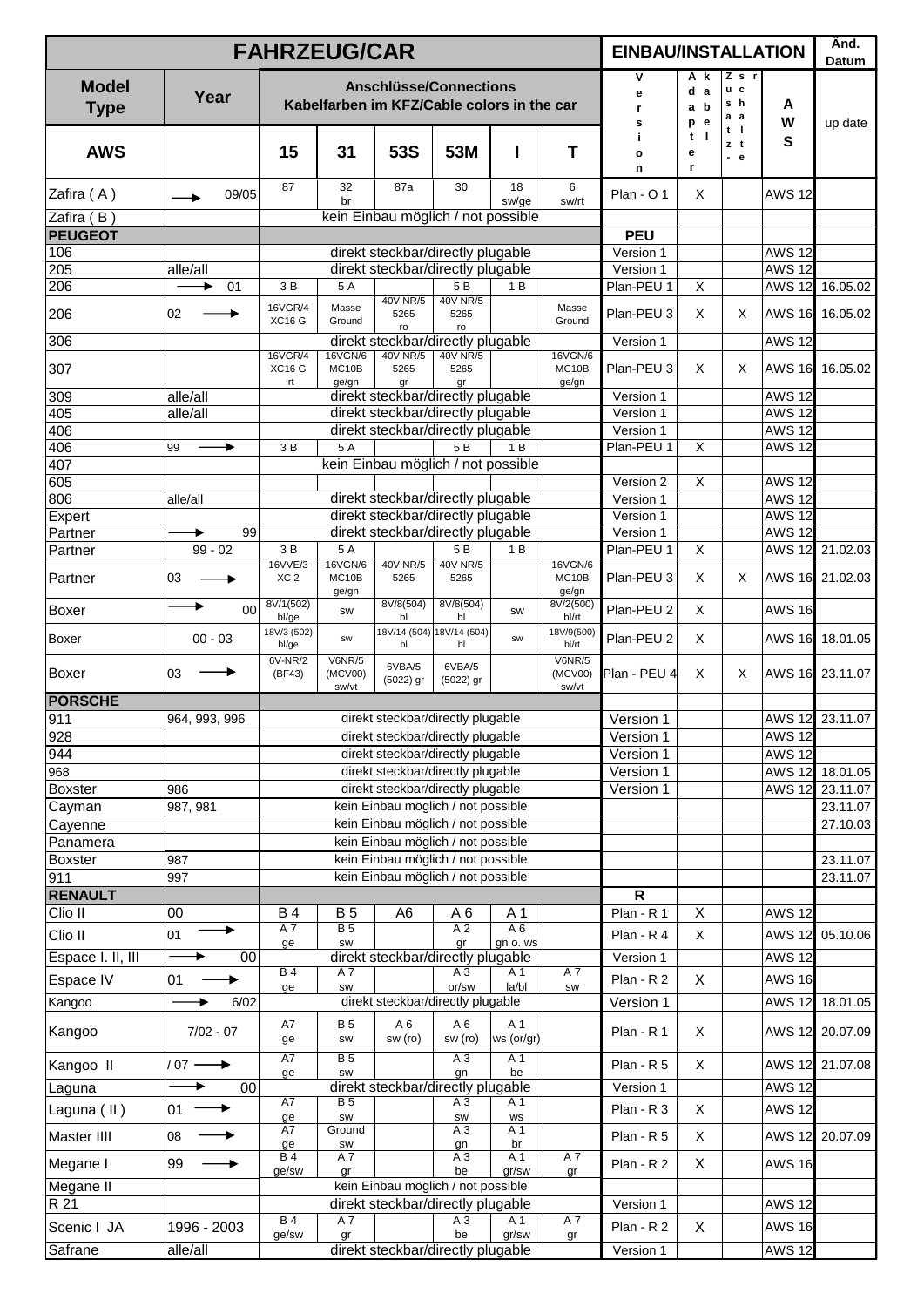|                             |                      | <b>FAHRZEUG/CAR</b> |                         |                |                                                                             |                         |                      | <b>EINBAU/INSTALLATION</b> |                                                    |                                           |                           | Änd.<br>Datum        |
|-----------------------------|----------------------|---------------------|-------------------------|----------------|-----------------------------------------------------------------------------|-------------------------|----------------------|----------------------------|----------------------------------------------------|-------------------------------------------|---------------------------|----------------------|
| <b>Model</b><br><b>Type</b> | Year                 |                     |                         |                | <b>Anschlüsse/Connections</b><br>Kabelfarben im KFZ/Cable colors in the car |                         |                      | ٧<br>e<br>r<br>s           | A k<br>d a<br>a b<br>e<br>p                        | Zsr<br>u c<br>s h<br>а а                  | A<br>W                    | up date              |
| <b>AWS</b>                  |                      | 15                  | 31                      | 53S            | 53M                                                                         |                         | T                    | i.<br>o<br>n               | t<br>- 1<br>е<br>r                                 | t I<br>zt<br>$-e$                         | S                         |                      |
| <b>Trafic II</b>            | 107<br>→             | A7<br>ge            | <b>B</b> 5<br><b>SW</b> |                | $A_3$<br>ro                                                                 | A 1<br>be               |                      | Plan - R 5                 | X                                                  |                                           | <b>AWS 12</b>             | 20.07.09             |
| Twingo I                    | $93 - 06$            |                     |                         |                | direkt steckbar/directly plugable                                           |                         |                      | Version 1                  |                                                    |                                           | <b>AWS 12</b>             |                      |
| Twingo II                   | 2007 - 2014          |                     |                         |                |                                                                             |                         |                      | auf Anfrage                | $\overline{\mathsf{x}}$                            |                                           | <b>AWS 16</b>             | 06.04.11             |
| Rover                       |                      | $C35-2$             | $C35-5$                 | $C35-7$        | C35-7                                                                       | $C35-5$                 | $C35-5$              | <b>RO</b>                  |                                                    |                                           |                           |                      |
| 214                         | 98                   | hlgn/gn             | SW                      | hlgn/gn        | hlgn/gn                                                                     | <b>SW</b>               | SW                   | <b>RO-1</b>                | $\sf X$                                            |                                           | <b>AWS 16</b>             |                      |
| 400                         | 97                   | C70-2<br>ge/bl      | $C70-5$<br>SW           | C70-7<br>bl/gn | 31 <sub>b</sub><br>br/hlgn/gn                                               | C70-5<br>SW             | C70-5<br>SW          | <b>RO-1</b>                | X                                                  |                                           | <b>AWS 16</b>             |                      |
| 416 Si                      |                      | gn                  |                         |                | 31 <sub>b</sub><br>br/hlgn/gn                                               | hlgn                    |                      | Version 2                  | $\sf X$                                            |                                           | <b>AWS 12</b>             |                      |
| Rover <sub>45</sub>         | 01                   | C0278-2<br>ge/bl    | C0278-5<br><b>SW</b>    |                | C0278-7<br>bl/gn                                                            | C0278-5<br><b>SW</b>    | C0278-5<br><b>SW</b> | $Ro - 3$                   | X                                                  |                                           | <b>AWS 16</b>             | 21.03.06             |
| Rover <sub>75</sub>         | 00                   | $\star\star$        | C0035-8<br>sw/gr        |                | C0035-9<br>hlgn/rt                                                          | C0035-8<br>sw/gr        | C0035-8<br>sw/gr     | $Ro - 2$                   | $\mathsf{X}$                                       |                                           | <b>AWS 16</b>             |                      |
| <b>SAAB</b>                 |                      |                     |                         |                |                                                                             |                         |                      | S                          |                                                    |                                           |                           |                      |
| 90                          |                      |                     |                         |                | direkt steckbar/directly plugable                                           |                         |                      | Version 1                  |                                                    |                                           | <b>AWS 12</b>             |                      |
| 900                         | 8/94                 |                     |                         |                | direkt steckbar/directly plugable                                           |                         |                      | Version 1                  |                                                    |                                           | <b>AWS 12</b>             | 18.07.03             |
| 900 II                      | 9/94<br>۰            |                     |                         |                |                                                                             |                         |                      | auf Anfrage                |                                                    |                                           |                           | AWS 12 18.07.03      |
| 9000                        |                      |                     | 1(31)                   | 9(31b)         | direkt steckbar/directly plugable<br>9(31b)                                 |                         |                      | Version 1                  |                                                    |                                           | <b>AWS 12</b>             |                      |
| 9_5 (1.Gen. YS3E)           | 00                   | 6(53a)<br>vi        | <b>SW</b>               | ws/gn          | ws/gn                                                                       | 10(1)<br>gn             |                      | Plan - S 1                 | $\sf X$                                            |                                           | <b>AWS 12</b>             |                      |
| <b>SKODA</b>                |                      |                     |                         |                |                                                                             |                         |                      | <b>SK</b>                  |                                                    |                                           |                           |                      |
| Favorit /Forman<br>Felicia  | 87 - 94<br>$94 - 01$ |                     |                         |                | direkt steckbar/directly plugable<br>direkt steckbar/directly plugable      |                         |                      | Version 1<br>Version 1     |                                                    |                                           | <b>AWS 12</b><br>$AWS$ 12 |                      |
|                             |                      | 8/53a               | 2/31                    |                | 1/53                                                                        | 7/int                   |                      |                            |                                                    |                                           |                           |                      |
| Fabia I                     | $99 - 03$            | sw/gr               | br                      |                | ws/gn                                                                       | br/sw                   |                      | Plan - A                   | X                                                  |                                           | <b>AWS 12</b>             | 21.07.08             |
| Fabia                       | ab 2004              | 13/15               | 17/31                   |                | kein Einbau möglich / not possible<br>8/53                                  | $12$ /int               |                      |                            |                                                    |                                           |                           | 08.08.05             |
| Octavia I                   | $99 - 03$            | bl/ro               | br                      |                | sw/gn                                                                       | ws/ge                   |                      | Plan - A                   | X                                                  |                                           | <b>AWS 12</b>             | 21.07.08             |
| Octavia II                  | $(1Z)$ ab 2005       |                     |                         |                | kein Einbau möglich / not possible                                          |                         |                      |                            |                                                    |                                           |                           | 05.10.06             |
| Rapid (NH)<br>Roomster      | ab 2012<br>ab 2006   |                     |                         |                | Einbau möglich / possible                                                   |                         |                      | Rapid<br>auf Anfrage       | $\mathsf X$                                        |                                           | <b>AWS 12</b>             | 05.02.19<br>10.07.12 |
| Yeti (5L)                   |                      |                     |                         |                | kein Einbau möglich / not possible                                          |                         |                      |                            |                                                    |                                           |                           | 05.02.19             |
| <b>SEAT</b>                 |                      |                     |                         |                |                                                                             |                         |                      | A                          |                                                    |                                           |                           |                      |
| Alhambra                    | 8/97<br>▸            |                     |                         |                | direkt steckbar/directly plugable                                           |                         |                      | Version 1                  |                                                    |                                           | <b>AWS 12</b>             |                      |
| Alhambra                    | $9/97 - 00$          | sw/ge               | br                      |                | bl                                                                          | br/ge                   |                      | Plan - A                   | X                                                  |                                           | <b>AWS 12</b>             |                      |
| Alhambra                    | 01<br>→              | T 8d/8<br>sw/ge     | T8d/2<br>br             |                | T8d/1<br>bl                                                                 | T8d/7<br>br/ge          |                      | Plan - A 2                 | $\mathsf{X}$                                       |                                           | <b>AWS 12</b>             |                      |
| Altea                       |                      |                     |                         |                | kein Einbau möglich / not possible                                          |                         |                      |                            |                                                    |                                           |                           | 08.08.05             |
| Arosa                       |                      |                     |                         |                | direkt steckbar/directly plugable                                           |                         |                      | Version 1                  |                                                    |                                           | <b>AWS 12</b>             |                      |
| Cordoba                     |                      |                     | T18/17                  |                | direkt steckbar/directly plugable                                           | T18/12                  |                      | Version 1                  |                                                    |                                           | <b>AWS 12</b>             |                      |
| Leon (1M)                   | 99<br>▸              | T18/13<br>sw/gr     | br                      |                | T18/8<br>ws/gn                                                              | br/sw                   |                      | Plan - A                   | X                                                  |                                           |                           | AWS 12 21.07.08      |
| Leon $(1 P)$                | ab 2005              |                     |                         |                | kein Einbau möglich / not possible                                          |                         |                      |                            |                                                    |                                           |                           |                      |
| Toledo (1L)                 | $\rightarrow$<br>98  | T18/13              | T18/17                  |                | direkt steckbar/directly plugable<br>T18/8                                  | T18/12                  |                      | Version 1                  |                                                    |                                           |                           | AWS 12 21.07.08      |
| Toledo (1M)                 | 99                   | sw/gr               | br                      |                | ws/gn                                                                       | br/sw                   |                      | Plan - A                   | X                                                  |                                           | <b>AWS 12</b>             | 21.07.08             |
| Ibiza<br>Ibiza IV           | (6K)                 |                     |                         |                | direkt steckbar/directly plugable<br>kein Einbau möglich / not possible     |                         |                      | Version 1                  |                                                    |                                           | <b>AWS 12</b>             | 08.08.05             |
| <b>SUBARU</b>               |                      |                     |                         |                |                                                                             |                         |                      | SU                         |                                                    |                                           |                           |                      |
| <b>BRZ</b>                  |                      |                     |                         |                |                                                                             |                         |                      | Plan BRZ                   | X                                                  | Х                                         | AWS12                     | 25.05.20             |
| Forester I - IV             | 98<br>▶              | B70/17              | B70/2                   | B 70/16        | B 70/16                                                                     |                         |                      | Version 3                  | $\mathsf X$                                        | X                                         |                           | AWS 12 30.06.14      |
| Impreza                     | 98<br>▶              | B70/17              | B70/2                   | B 70/16        | B 70/16                                                                     |                         |                      | Version 3                  | $\mathsf X$                                        | X                                         |                           | AWS 12 23.11.07      |
| Justy                       |                      |                     |                         |                |                                                                             |                         |                      | Version 3                  | $\overline{X}$                                     | X                                         | <b>AWS16</b>              |                      |
| Legacy BE/BH, BL98          | ▶                    | B70/17              | B70/2                   | B 70/16        | B 70/16                                                                     |                         |                      | Version 3                  | $\overline{\mathsf{X}}$<br>$\overline{\mathsf{x}}$ | $\pmb{\times}$<br>$\overline{\mathsf{x}}$ | <b>AWS 12</b>             |                      |
| Outback<br><b>SMART</b>     | 98<br>▶              | B70/17              | B70/2                   | B 70/16        | B 70/16                                                                     |                         |                      | Version 3<br><b>SM</b>     |                                                    |                                           | <b>AWS 12</b>             | 23.11.07             |
| Smart 450                   | $98 - 01$            | 2                   | 4                       | 8              | 8                                                                           | 2                       |                      | Plan - SM 1                | X                                                  |                                           |                           | AWS 12 16.05.02      |
| Smart 451                   | $/02 -$<br>▸         | gr-rt<br>$(L)$ 11   | br<br>9                 | rt-ge<br>3     | rt-ge<br>3                                                                  | gr-rt<br>$\overline{4}$ |                      | Plan - S 1                 | X                                                  |                                           |                           | AWS 12 16.05.02      |
| Smart 451                   | ab <sub>06</sub>     | ws/rt               | br                      | ge/sw          | ge/sw                                                                       | gr/rt                   |                      | Smart 451                  | x                                                  |                                           |                           | AWS 12 03.06.11      |
| For Four W 454              |                      | A/23<br>bl/sw       | F/4<br>SW               | A/27<br>bl/ws  | A/27<br>bl/ws                                                               |                         |                      | Plan - S 1                 | X                                                  | X                                         |                           | AWS 12 18.01.05      |
| Roadster 452                |                      |                     |                         |                | kein Einbau möglich / not possible                                          |                         |                      |                            |                                                    |                                           |                           |                      |
| <b>SSANG YONG</b>           |                      |                     |                         |                |                                                                             |                         |                      |                            |                                                    |                                           |                           |                      |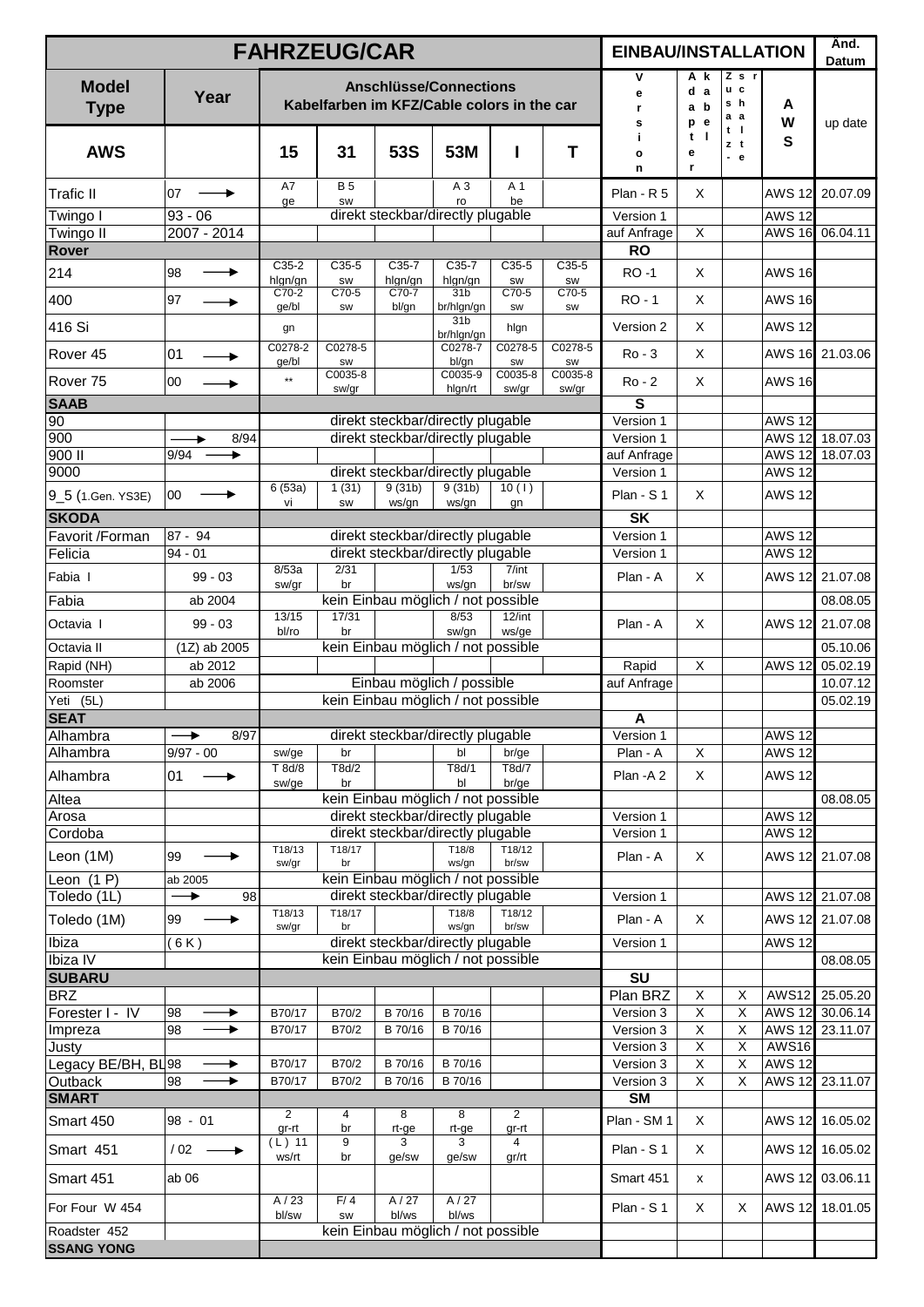|                                    |                           | <b>FAHRZEUG/CAR</b> |                                |                        |                                                                             |   |   | <b>EINBAU/INSTALLATION</b> |                                  |                            |               | Änd.<br>Datum               |
|------------------------------------|---------------------------|---------------------|--------------------------------|------------------------|-----------------------------------------------------------------------------|---|---|----------------------------|----------------------------------|----------------------------|---------------|-----------------------------|
| <b>Model</b><br><b>Type</b>        | Year                      |                     |                                |                        | <b>Anschlüsse/Connections</b><br>Kabelfarben im KFZ/Cable colors in the car |   |   | ٧<br>е<br>r.<br>s          | A k<br>d a<br>a b<br>e<br>p      | Z s r<br>u c<br>s h<br>а а | A<br>W        | up date                     |
| <b>AWS</b>                         |                           | 15                  | 31                             | 53S                    | 53M                                                                         | ı | T | j.<br>o<br>n               | $\blacksquare$<br>t<br>е<br>r    | t I<br>zt<br>$-e$          | S             |                             |
| Actyon                             | $\mathbf{II}$             |                     |                                |                        |                                                                             |   |   | Actyon                     | X                                |                            | <b>AWS 12</b> | 18.09.16                    |
| Kyron<br>Rexton                    | I, II                     |                     |                                |                        |                                                                             |   |   | auf Anfrage<br>auf Anfrage | $\overline{X}$<br>$\overline{X}$ |                            | <b>AWS 12</b> | 11.05.06<br>AWS 16 11.05.06 |
| Rodius                             |                           |                     |                                |                        |                                                                             |   |   | auf Anfrage                | X                                |                            | <b>AWS 12</b> | 11.05.06                    |
| <b>Suzuki</b>                      |                           |                     |                                |                        |                                                                             |   |   | <b>SUZ</b>                 |                                  |                            |               |                             |
| Alto<br>Celerio                    |                           |                     |                                |                        |                                                                             |   |   | Alto<br>Celerio            | $\mathsf X$<br>$\overline{X}$    | X<br>X                     | <b>AWS12</b>  | AWS 12 30.10.14             |
| <b>Grand Vitara JB</b>             | 05                        | G23/8               | G23/5                          | G23/6                  | G23/6                                                                       |   |   | Vitara                     | $\mathsf X$                      | X                          | <b>AWS 12</b> | 21.03.06                    |
| Ignis TSM                          |                           | ge/rt               | <b>SW</b>                      | bl/ws                  | bl/ws                                                                       |   |   | Bj. 05<br>Ignis            | X                                | X                          |               | AWS 12 20.07.09             |
| Jimny                              | 03                        | G26/4               | G26/9                          |                        | G26/3                                                                       |   |   | SUZ <sub>1</sub>           | X                                | Χ                          |               | AWS 12 18.01.05             |
| Splash                             | 08                        | ge/bl               | SW                             |                        | bl/ws                                                                       |   |   | Splash                     | X                                | X                          | AWS 12        | 21.07.08                    |
| <b>SWACE</b>                       | ▸<br>2020                 |                     |                                |                        | kein Einbau möglich / not possible                                          |   |   |                            |                                  |                            |               | 25.01.21                    |
| Swift                              | 05<br>▶                   |                     |                                |                        |                                                                             |   |   | Swift                      | $\mathsf X$                      | X                          | <b>AWS 12</b> | 23.11.07                    |
| Swift                              | 2010                      |                     |                                |                        |                                                                             |   |   | <b>Swift 2010</b>          | $\overline{X}$                   | X                          | <b>AWS12</b>  | 24.09.10                    |
| SX4                                | 06<br>▶                   |                     |                                |                        | 31 <sub>b</sub>                                                             |   |   | SX <sub>4</sub>            | X                                | $\overline{\mathsf{x}}$    | <b>AWS 12</b> | 23.11.07                    |
| Vitara                             |                           | ge/bl               |                                |                        | bl/ws                                                                       |   |   | Version 3<br>Т             | X                                | X                          | <b>AWS 12</b> |                             |
| <b>TOYOTA</b><br>Auris             |                           | B/2                 | A/2                            | B/1                    | B/1                                                                         |   |   | RAV <sub>4</sub>           |                                  |                            |               |                             |
| E150, E 180                        | 3/07                      | bl                  | ws/sw                          | gn                     | gn                                                                          |   |   | <b>BJ-06</b>               | X                                | X                          | <b>AWS 12</b> | 11.02.14                    |
| Avensis/Verso<br>(T25)             | $/03 - /09$               | 17<br>bl (bl/rt)    | $\overline{2}$<br>ws-sw        | 16<br>bl/ws<br>(bl/ge) | 16<br>bl/ws<br>(bl/ge)                                                      |   |   | Plan - CHR 1               | X                                | Χ                          | <b>AWS 12</b> | 20.07.09                    |
| Avensis/Verso<br>(T27)             | /09                       | A/2<br>bl           | B/2<br><b>WS-SW</b>            | A/1<br>gn              | A/1<br>gn                                                                   |   |   | Plan - CHR 1               | X                                | X                          | <b>AWS 12</b> | 20.07.09                    |
| Aygo                               | /05                       | A/2<br><b>WS</b>    | B/2<br><b>WS-SW</b>            | A/1<br>hlgn            | A/1<br>hlgn                                                                 |   |   | Plan - CHR 1               | X                                | X                          | <b>AWS 12</b> | 05.10.06                    |
| Camry (4) u. (5)                   |                           | bl                  |                                |                        | 31 <sub>b</sub><br>bl/ws                                                    |   |   | Version 3                  | X                                | X                          | <b>AWS 12</b> |                             |
| Camry SX V10                       | 99                        | 18<br>bl            | 16<br><b>WS-SW</b>             | 4<br>bl-ge             | 4<br>bl-ge                                                                  |   |   | Plan - CHR 1               | X                                | X                          | <b>AWS 12</b> |                             |
| Carina/Corona                      | 92                        | 18<br>bl            | 2<br>WS-SW                     | 16<br>hlgn/sw          | 16<br>hlgn/sw                                                               |   |   | Plan - CHR 1               | X                                | X                          | <b>AWS 12</b> |                             |
| Celica (3) u. (4)                  |                           | bl                  | 16                             |                        | 31 <sub>b</sub><br>blws                                                     |   |   | Version 3                  | X                                | Χ                          | <b>AWS 12</b> |                             |
| Corolla                            | $5/92 - 98$               | 18<br>bl            | WS-SW                          | 4<br>bl/ws             | $\overline{4}$<br>bl/ws                                                     |   |   | Plan - CHR 1               | X                                | X                          | <b>AWS 12</b> |                             |
| Corolla 11                         | 99<br>→                   | 17<br>bl            | 2<br>WS-SW                     | 16<br>bl/ws            | 16<br>bl/ws                                                                 |   |   | Plan - CHR 1               | X                                | X                          | <b>AWS 12</b> |                             |
| Corolla 12                         |                           | 8<br>hlgn (bl)      | 5<br>hlgn<br>(ws/sw)           | 6<br>hlgn<br>(bl/ws)   | 6<br>hlgn<br>(bl/ws)                                                        |   |   | Plan - CHR 1               | X                                | X                          |               | AWS 12 18.06.04             |
| Corolla Verso (R 1)                |                           | 17<br>rt            | $\overline{2}$<br>WS-SW        | 16<br>ge               | 16<br>ge                                                                    |   |   | Plan - CHR 1               | X                                | X                          |               | AWS 12 20.07.09             |
| Corolla E210                       |                           |                     |                                |                        | kein Einbau möglich / not possible                                          |   |   |                            |                                  |                            |               | 25.01.21                    |
| GT86                               |                           | B/2                 | A/2                            | B/1                    | B/1                                                                         |   |   | Plan - GT86                | $\mathsf X$                      | X                          | <b>AWS12</b>  | 25.05.20                    |
| IQ                                 | /08                       | SW                  | WS-SW                          | WS                     | gn                                                                          |   |   | Plan - CHR 1               | $\mathsf X$                      | X                          | <b>AWS 12</b> | 20.07.09                    |
| <b>Land Cruiser 90</b><br>(J9/J12) | 6/99                      | 17<br>bl            | $\overline{2}$<br>WS-SW        | 14 o 16<br>bl/ws       | 14 o 16<br>bl/ws                                                            |   |   | Plan - CHR 1               | X                                | Χ                          |               | AWS 12 18.06.04             |
| Land Cruiser J10                   | 1/98                      | 17<br>bl            | $\overline{2}$<br><b>WS-SW</b> | 16<br>bl/ws            | 16<br>bl/ws                                                                 |   |   | Plan - CHR 1               | X                                | Χ                          | <b>AWS 12</b> |                             |
| Land Cruiser J12                   | Prado 08                  |                     |                                |                        |                                                                             |   |   | Ld Cruiser 08              | X                                | X                          | <b>AWS12</b>  | 26.06.14                    |
| Land Cruiser J15                   | $ 2009 \longrightarrow$   |                     |                                |                        |                                                                             |   |   | LdCruiser 08               | X                                | X                          | <b>AWS 12</b> | 09.07.19                    |
| MR 2 (W3)                          | $/00 - /05$               | 17<br>bl            | $\overline{2}$<br>WS-SW        | 16<br>bl/ws            | 16<br>bl/ws                                                                 |   |   | Plan - CHR 1               | X                                | X                          |               | AWS 12 20.07.09             |
| Paseo                              | $11/95$ $\longrightarrow$ | 17<br>bl            | 2<br>WS-SW                     | 16<br>bl/ws            | 16<br>bl/ws                                                                 |   |   | Plan - CHR 1               | X                                | X                          | <b>AWS 12</b> |                             |
| Picnic                             | 9/96                      | 17<br>bl            | 2<br><b>WS-SW</b>              | 16<br>bl/ws            | 16<br>bl/ws                                                                 |   |   | Plan - CHR 1               | X                                | X                          | <b>AWS 12</b> |                             |
| Previa/Tarago                      |                           | B/17<br>bl          | B/2<br>WS-SW                   | B/16<br>bl/ge          | B/16<br>bl/ge                                                               |   |   | Plan - CHR 1               | X                                | X                          |               | AWS 12 18.06.04             |
| Prius II                           | $/03 - /09$               | B/2<br>bl/gn        | A/2<br>WS-SW                   | B/1<br>gn              | B/1<br>gn                                                                   |   |   | Plan - CHR 1               | X                                | X                          | <b>AWS 12</b> | 18.06.04                    |
| Prius III<br>$\overline{ }$        | →<br>/09                  | A/2                 | B/2                            | A/1                    | A/1                                                                         |   |   | Plan - CHR 1               | X                                | Χ                          |               | AWS 12 31.03.14             |
| ZHW30) $(+)$<br>Prius IV           |                           | br                  | WS-SW                          | gn                     | gn                                                                          |   |   | Plan - CHR 1               | X                                | X                          |               | AWS 12 09.07.19             |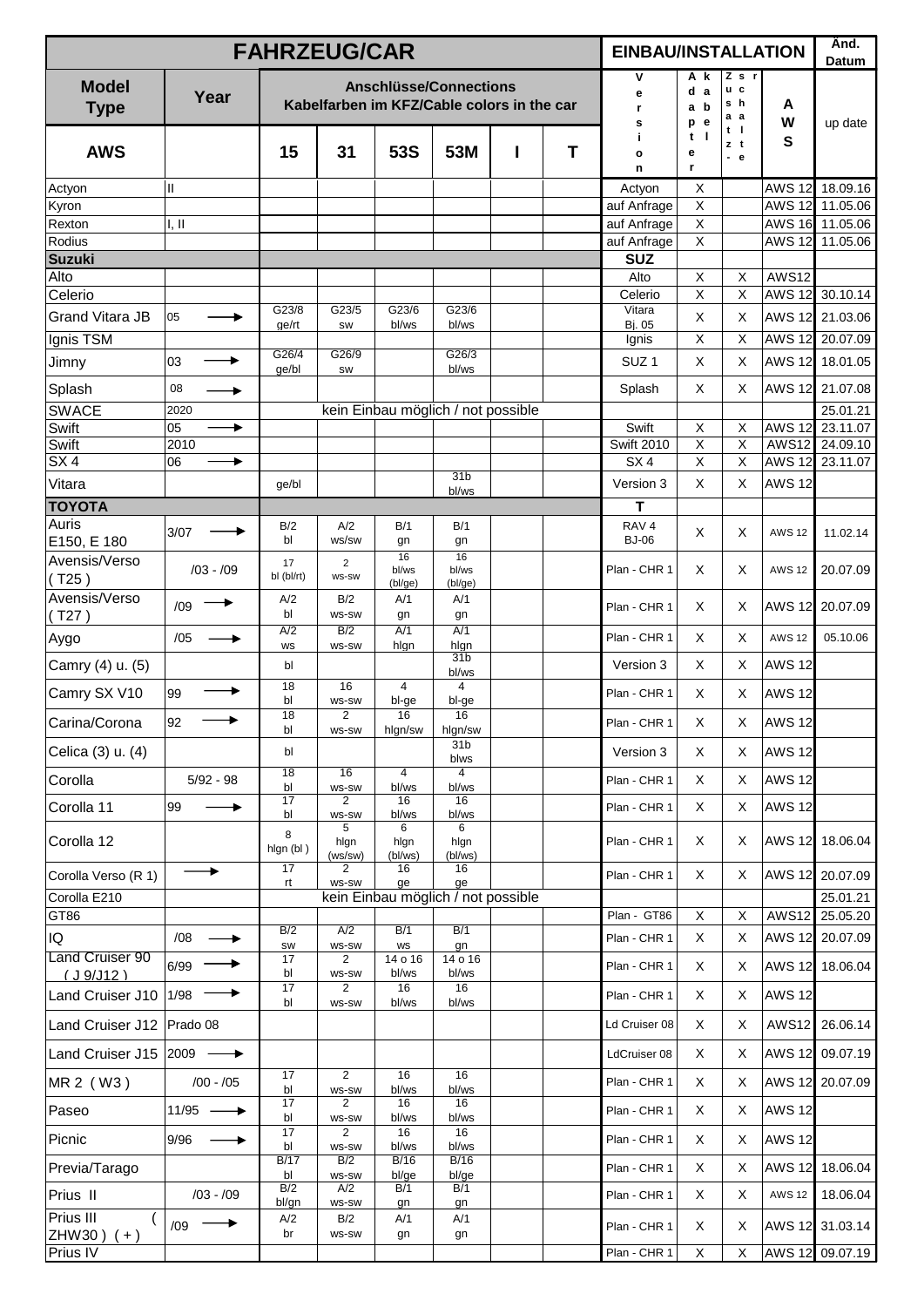|                             |                 |                     | <b>FAHRZEUG/CAR</b>     |                                                                             |                         |                     |                     | <b>EINBAU/INSTALLATION</b>       |                          |                                     |                                | Änd.<br>Datum               |
|-----------------------------|-----------------|---------------------|-------------------------|-----------------------------------------------------------------------------|-------------------------|---------------------|---------------------|----------------------------------|--------------------------|-------------------------------------|--------------------------------|-----------------------------|
| <b>Model</b><br><b>Type</b> | Year            |                     |                         | <b>Anschlüsse/Connections</b><br>Kabelfarben im KFZ/Cable colors in the car |                         |                     |                     | ۷<br>е<br>r.<br>s                | A k<br>d a<br>a b<br>p e | $Z$ s r<br>u c<br>s h<br>a a<br>t I | A<br>W                         | up date                     |
| <b>AWS</b>                  |                 | 15                  | 31                      | <b>53S</b>                                                                  | 53M                     | I                   | T                   | j.<br>$\mathbf{o}$<br>n          | $t$  <br>е<br>r          | zt<br>$-e$                          | S                              |                             |
| RAV <sub>4</sub>            |                 | 18<br>bl            | 16<br><b>WS-SW</b>      | $\overline{4}$<br>bl/ws                                                     | $\overline{4}$<br>bl/ws |                     |                     | Plan - CHR 1                     | X                        | X                                   | <b>AWS 12</b>                  |                             |
| RAV <sub>4</sub><br>(4.3)   | 06              | B/2<br>bl           | A/2<br>ws/sw            | B/1<br>gn                                                                   | B/1<br>gn               |                     |                     | RAV <sub>4</sub><br><b>BJ-06</b> | $\mathsf X$              | X                                   | AWS 12                         | 23.11.07                    |
| <b>Urban Cruiser</b>        | /09             | B/2<br>ro           | A/2<br>WS-SW            | B/1<br>gn                                                                   | B/1<br><b>WS</b>        |                     |                     | Plan - CHR 1                     | X                        | X                                   |                                | AWS 12 20.07.09             |
| Verso-S                     |                 |                     |                         |                                                                             |                         |                     |                     | Yaris II<br><b>BJ-06</b>         | $\pmb{\times}$           | X                                   |                                | AWS 12 13.10.16             |
| Yaris/Verso P1              | $1/99 - / 06$   | bl/ws               | ws/sw                   | ws/gn                                                                       | ws/gn                   |                     |                     | Plan - CHR 1                     | X                        | X                                   |                                | AWS 12 18.06.04             |
| Yaris XP9                   | 2011            | B/2                 | A/2<br>ws/sw            | H/1                                                                         | H/1                     |                     |                     | Yaris II<br><b>BJ-06</b>         | $\pmb{\times}$           | X                                   |                                | AWS 12 23.11.07             |
| Yaris XP13                  | 11              | <b>SW</b><br>B/2    | A/2                     | WS<br>H/1                                                                   | <b>WS</b><br>H/1        |                     |                     | Yaris II                         | X                        | X                                   |                                | AWS 12 30.09.09             |
| <b>VOLVO</b>                |                 | SW                  | ws/sw                   | WS                                                                          | WS                      |                     |                     | <b>BJ-06</b><br>v                |                          |                                     |                                |                             |
| 360                         |                 |                     |                         | direkt steckbar/directly plugable                                           |                         |                     |                     | Version 1                        |                          |                                     | <b>AWS 12</b>                  |                             |
| 440                         |                 |                     |                         | direkt steckbar/directly plugable                                           |                         |                     |                     | Version 1                        |                          |                                     | <b>AWS 12</b>                  |                             |
| 460<br>480                  |                 |                     |                         | direkt steckbar/directly plugable<br>direkt steckbar/directly plugable      |                         |                     |                     | Version 1                        |                          |                                     | <b>AWS 12</b><br><b>AWS 12</b> |                             |
| 480 ES                      |                 | C <sub>3</sub>      | D <sub>8</sub>          | D <sub>4</sub>                                                              | D <sub>4</sub>          |                     |                     | Version 1                        |                          |                                     |                                |                             |
| T 35 S                      |                 | ws/bl               | br                      | ws-bl                                                                       | ws-bl                   | ws-br               |                     | Plan - V 1                       | X                        |                                     | <b>AWS 12</b>                  |                             |
| 760<br>800                  |                 |                     |                         | direkt steckbar/directly plugable<br>direkt steckbar/directly plugable      |                         |                     |                     | Version 1<br>Version 1           |                          |                                     | <b>AWS 12</b><br><b>AWS 12</b> |                             |
| 850                         |                 |                     |                         | direkt steckbar/directly plugable                                           |                         |                     |                     | Version 1                        |                          |                                     | <b>AWS 12</b>                  |                             |
| 960                         |                 |                     |                         | direkt steckbar/directly plugable                                           |                         |                     |                     | Version 1                        |                          |                                     | <b>AWS 12</b>                  |                             |
| S 40 / V 40                 | 00              | 8<br>b              | $\overline{7}$<br>sw-br | 11<br>bl-ge                                                                 | 11<br>bl-ge             |                     |                     | Plan-CHR 1                       | X                        | X                                   | <b>AWS 12</b>                  |                             |
| S 40 / V 40                 | $01 - 03$       | B 2-26<br>bl/ws     | $B$ 2-1<br>SW           | $B$ 2-13<br>qe/vi                                                           | $B$ 2-13<br>ge/vi       | $B2-2$<br><b>WS</b> |                     | Plan - $V$ 3                     | $\times$                 |                                     | <b>AWS 12</b>                  | 08.08.05                    |
| $S$ 40 / $V$ 40 II          | ab 2004         |                     |                         | kein Einbau möglich / not possible                                          |                         |                     |                     |                                  |                          |                                     |                                | 08.08.05                    |
| V <sub>50</sub>             |                 | Si 11C/7            | Grund                   | kein Einbau möglich / not possible<br>54/3LA/13 54/3LA/13                   |                         |                     |                     |                                  |                          |                                     |                                | 08.08.05                    |
| S 60 / V 60 P24             | 00              | bl                  | <b>SW</b>               | qr                                                                          | qr                      |                     |                     | $Plan - V 2$                     | $\times$                 | X                                   | <b>AWS 16</b>                  | 19.07.02                    |
| $\overline{C}$ 70           | 05<br>٠         |                     |                         | direkt steckbar/directly plugable                                           |                         |                     |                     | Version 1                        |                          |                                     | <b>AWS 12</b>                  | 21.07.08                    |
| $C$ 70 II<br>S70/V70L       | ab 2006<br>99   |                     |                         | kein Einbau möglich<br>direkt steckbar/directly plugable                    |                         |                     |                     | Version 1                        |                          |                                     | <b>AWS 12</b>                  | 21.07.08                    |
| S 70 / V 70 /               | 2000 - 2007     | Si 11C/7            |                         | Grund 54/3LA/13 54/3LA/13                                                   |                         |                     |                     |                                  |                          |                                     |                                |                             |
| <b>XC 70</b>                | P <sub>26</sub> | bl                  | SW                      | gr                                                                          | gr                      |                     |                     | Plan - V2                        | X                        | X                                   |                                | AWS 16 19.07.02             |
| S 80                        | $00 - 06$       | Si 11C/7<br>bl      | Grund<br>SW             | 54/3LA/13 54/3LA/13<br>gr                                                   | gr                      |                     |                     | Plan - $V$ 2                     | $\times$                 | X                                   |                                | AWS 16 21.07.08             |
| $S80$ II                    | ab 2007         |                     |                         | kein Einbau möglich                                                         |                         |                     |                     |                                  |                          |                                     |                                | 21.07.08                    |
| S 90 / V 90<br><b>VW</b>    |                 |                     |                         | direkt steckbar/directly plugable                                           |                         |                     |                     | Version 1                        |                          |                                     | <b>AWS 12</b>                  |                             |
| Caddy                       | 1, II           |                     |                         | direkt steckbar/directly plugable                                           |                         |                     |                     | A<br>Version 1                   |                          |                                     | <b>AWS 12</b>                  |                             |
| Caddy                       | (2K)            |                     |                         | kein Einbau möglich / not possible                                          |                         |                     |                     |                                  |                          |                                     |                                | 05.10.06                    |
| Corrado                     | alle/all        |                     |                         | direkt steckbar/directly plugable                                           |                         |                     |                     | Version 1                        |                          |                                     | <b>AWS 12</b>                  |                             |
| Crafter                     | ab 2006         |                     |                         | kein Einbau möglich / not possible                                          |                         |                     |                     |                                  |                          |                                     |                                | 22.11.18                    |
| Derby<br>EOS                | alle/all        |                     |                         | direkt steckbar/directly plugable<br>kein Einbau möglich                    |                         |                     |                     | Version 1                        |                          |                                     | <b>AWS 12</b>                  | 21.07.08                    |
| <b>FOX</b>                  | 05              | Lenk.sch/8<br>sw/gr | Lenk.sch/2<br>br        |                                                                             | Lenk.sch/1<br>gn/sw     | Lenk.sch/7<br>br/ge | Lenk.sch/8<br>sw/gr | Plan - A                         | X                        |                                     |                                | AWS 12 21.03.06             |
| Golf I - III                | alle/all        |                     |                         | direkt steckbar/directly plugable                                           | 8/53                    |                     |                     | Version 1                        |                          |                                     | <b>AWS 12</b>                  |                             |
| Golf IV, Bora               |                 | 13/15<br>sw/gr      | 17/31<br>br             |                                                                             | gn/ws o.<br>sw/gn       | $12$ /int<br>br/sw  |                     | Plan - A                         | X                        |                                     | <b>AWS 12</b>                  |                             |
| Golf V                      |                 |                     |                         | kein Einbau möglich / not possible                                          |                         |                     |                     |                                  |                          |                                     |                                |                             |
| Jetta I und II<br>Jetta V   | alle/all        |                     |                         | direkt steckbar/directly plugable<br>kein Einbau möglich / not possible     |                         |                     |                     | Version 1                        |                          |                                     |                                | AWS 12 13.03.08<br>21.07.08 |
| LT                          | 99              |                     |                         | direkt steckbar/directly plugable                                           |                         |                     |                     | Version 1                        |                          |                                     | <b>AWS 12</b>                  |                             |
| LT.                         | 99              | M/3<br>sw/vi        | M/1<br>br               | M/2<br>br/sw                                                                | M/2<br>br/sw            |                     |                     | Plan - M 3                       | X                        | X                                   | <b>AWS 12</b>                  |                             |
| Lupo                        |                 |                     |                         | direkt steckbar/directly plugable                                           |                         |                     |                     | Version 1                        |                          |                                     | <b>AWS 12</b>                  |                             |
| New Beetle 9C               | / 97 - 2010     | 13/15               | 17/31                   |                                                                             | 8/53                    | $12$ /int           |                     | Plan - A                         | X                        |                                     | <b>AWS 12</b>                  |                             |
| Passat                      | 8/96            | sw/gr               | br                      | direkt steckbar/directly plugable                                           | sw/gn                   | br/sw               |                     | Version 1                        |                          |                                     | <b>AWS 12</b>                  |                             |
| Passat                      | $9/96 - 8/97$   |                     |                         | direkt steckbar/directly plugable                                           |                         |                     |                     | Version 1                        |                          |                                     | AWS 12a                        |                             |
| Passat Typ 3 B              | 9/97-9/04       | 13/15<br>bl/ro      | 17/31<br>br             |                                                                             | 8/53<br>sw/gn           | $12$ /int<br>ws/ge  |                     | Plan - A                         | X                        |                                     | <b>AWS 12</b>                  | 05.10.06                    |
| Passat                      | B 5 Typ 3 C     |                     |                         | kein Einbau möglich / not possible                                          |                         |                     |                     |                                  |                          |                                     |                                | 21.07.08                    |